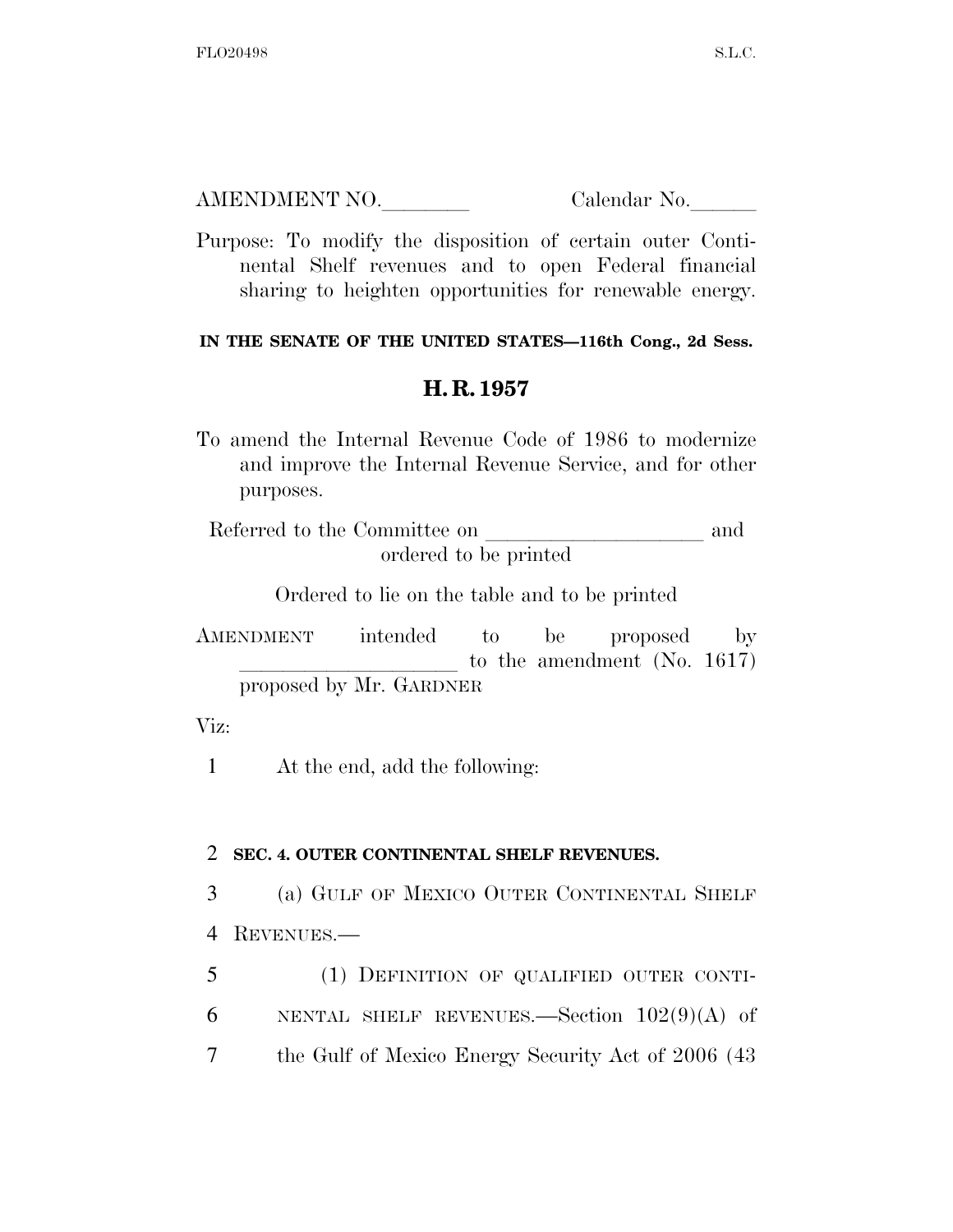| $\mathbf{1}$   | U.S.C. 1331 note; Public Law $109-432$ is amend-         |
|----------------|----------------------------------------------------------|
| $\overline{2}$ | $ed$ —                                                   |
| 3              | (A) in clause (i)(II), by striking "and"                 |
| $\overline{4}$ | after the semicolon;                                     |
| 5              | $(B)$ in clause $(ii)$ —                                 |
| 6              | (i) in the matter preceding subclause                    |
| 7              | $(I)$ , by striking "fiscal year 2017 and each           |
| 8              | fiscal year thereafter" and inserting "each"             |
| 9              | of fiscal years $2017$ through $2020$ "; and             |
| 10             | (ii) in subclause (III), by striking the                 |
| 11             | period and inserting "; and"; and                        |
| 12             | (C) by adding at the end the following:                  |
| 13             | $\lq$ <sup>"</sup> (iii) in the case of fiscal year 2021 |
| 14             | and each fiscal year thereafter, all rentals,            |
| 15             | royalties, bonus bids, and other sums due                |
| 16             | and payable to the United States received                |
| 17             | on or after October 1, 2020, from leases                 |
| 18             | entered into on or after October 1, 2000,                |
| 19             | $for-$                                                   |
| 20             | "(I) the $181$ Area;                                     |
| 21             | "(II) the 181 South Area; and                            |
| 22             | "(III) the $2002-2007$ planning                          |
| 23             | area.".                                                  |
| 24             | (2) ELIMINATION OF LIMITATION ON AMOUNT                  |
| 25             | OF DISTRIBUTED QUALIFIED OUTER CONTINENTAL               |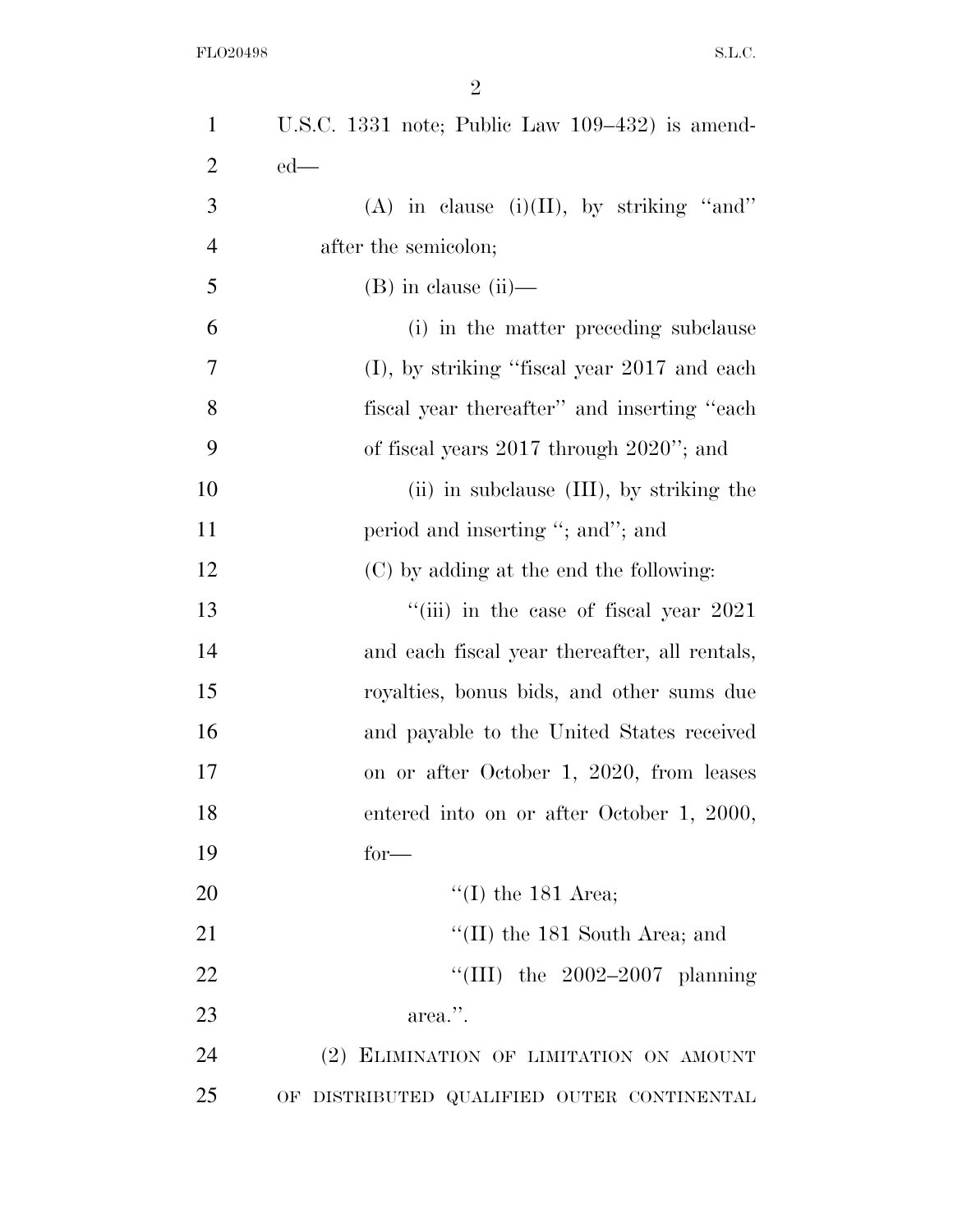| 1              | SHELF REVENUES.—Section 105 of the Gulf of Mex-   |
|----------------|---------------------------------------------------|
| $\overline{2}$ | ico Energy Security Act of 2006 (43 U.S.C. 1331   |
| 3              | note; Public Law 109–432) is amended by striking  |
| $\overline{4}$ | subsection (f) and inserting the following:       |
| 5              | "(f) LIMITATIONS ON AMOUNT OF DISTRIBUTED         |
| 6              | QUALIFIED OUTER CONTINENTAL SHELF REVENUES.-      |
| $\overline{7}$ | $\lq(1)$ LIMITATIONS.—                            |
| 8              | "(A) FISCAL YEARS 2016 THROUGH 2020.—             |
| 9              | Subject to paragraph $(2)$ , the total amount of  |
| 10             | qualified outer Continental Shelf revenues made   |
| 11             | available under subsection $(a)(2)$ shall not ex- |
| 12             | ceed—                                             |
| 13             | "(i) $$500,000,000$ for each of fiscal            |
| 14             | years $2016$ through $2019$ ; and                 |
| 15             | "(ii) $$650,000,000$ for fiscal year              |
| 16             | 2020.                                             |
| 17             | "(B) FISCAL YEARS 2021 THROUGH 2055.—             |
| 18             | Subject to paragraph $(2)$ , the total amount of  |
| 19             | qualified outer Continental Shelf revenues made   |
| 20             | available under subsection $(a)(2)(B)$ shall not  |
| 21             | exceed $$125,000,000$ for each of fiscal years    |
| 22             | 2021 through 2055.                                |
| 23             | $"(2)$ EXPENDITURES.—                             |
| 24             | "(A) FISCAL YEARS 2016 THROUGH 2020.—             |
| 25             | For the purpose of paragraph $(1)(A)$ , for each  |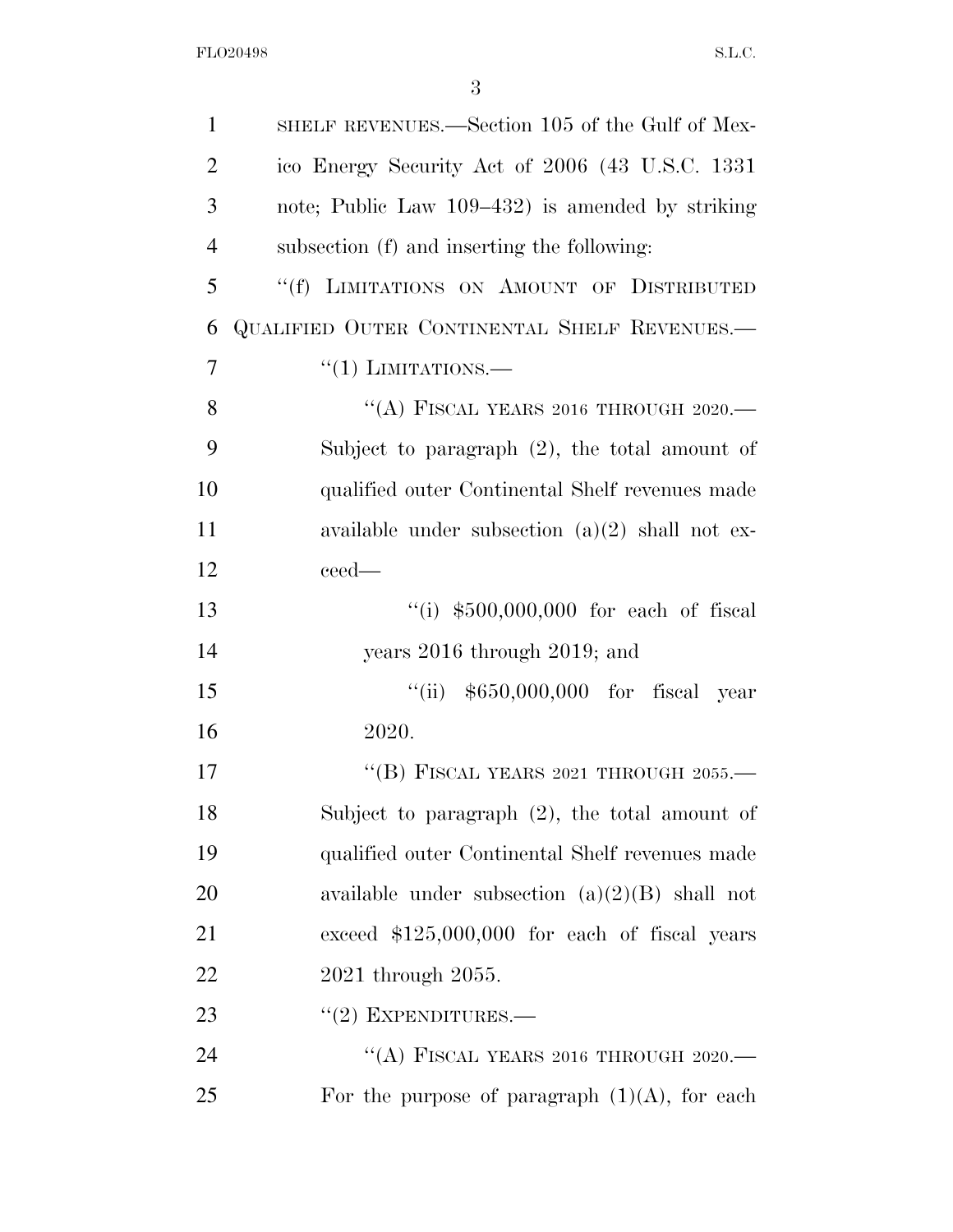| $\mathbf{1}$   | of fiscal years 2016 through 2020, expenditures    |
|----------------|----------------------------------------------------|
| $\overline{2}$ | under subsection $(a)(2)$ shall be net of receipts |
| 3              | from that fiscal year from any area in the 181     |
| $\overline{4}$ | Area in the Eastern Planning Area and the 181      |
| 5              | South Area.                                        |
| 6              | "(B) FISCAL YEARS 2021 THROUGH 2055.—              |
| 7              | For the purpose of paragraph $(1)(B)$ , for each   |
| 8              | of fiscal years 2021 through 2055, expenditures    |
| 9              | under subsection $(a)(2)(B)$ shall be net of re-   |
| 10             | ceipts from that fiscal year from any area in      |
| 11             | the 181 Area in the Eastern Planning Area and      |
| 12             | the 181 South Area.                                |
| 13             | "(3) PRO RATA REDUCTIONS; REVERSION.—              |
| 14             | "(A) FISCAL YEARS 2016 THROUGH 2020.—              |
| 15             | If paragraph $(1)(A)$ limits the amount of quali-  |
| 16             | outer Continental Shelf revenues that<br>fied      |
| 17             | would be paid under subparagraphs (A) and          |
| 18             | $(B)$ of subsection $(a)(2)$ —                     |
| 19             | "(i) the Secretary shall reduce the                |
| 20             | amount of qualified outer Continental              |
| 21             | Shelf revenues provided to each recipient          |
| 22             | on a pro rata basis; and                           |
| 23             | "(ii) any remainder of the qualified               |
| 24             | outer Continental Shelf revenues shall re-         |
| 25             | vert to the general fund of the Treasury.          |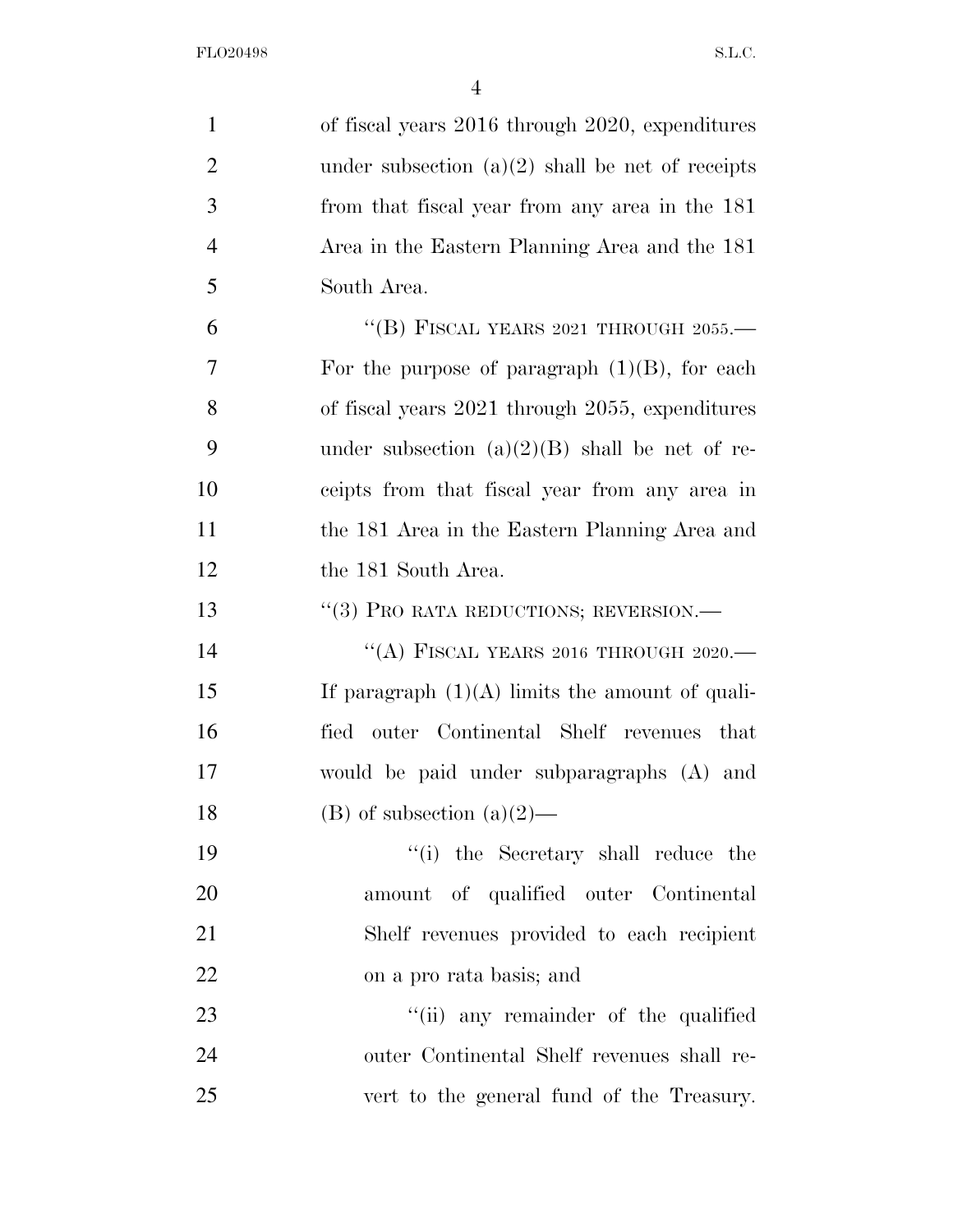| $\mathbf{1}$   | "(B) FISCAL YEARS 2021 THROUGH 2055.—             |
|----------------|---------------------------------------------------|
| $\overline{2}$ | If paragraph $(1)(B)$ limits the amount of quali- |
| 3              | fied outer Continental Shelf revenues that        |
| $\overline{4}$ | would be paid under subsection $(a)(2)(B)$ , any  |
| 5              | remainder of the qualified outer Continental      |
| 6              | Shelf revenues shall be deposited in the Na-      |
| 7              | tional Oceans and Coastal Security Fund estab-    |
| 8              | lished under section $904(a)$ of the National     |
| 9              | Oceans and Coastal Security Act (16 U.S.C.        |
| 10             | $7503(a)$ .".                                     |
| 11             | (b) ALASKA OUTER CONTINENTAL SHELF REVE-          |
| 12             | $NUES$ .                                          |
| 13             | (1) DEFINITIONS.—In this subsection:              |
| 14             | (A) COASTAL POLITICAL SUBDIVISION.-               |
| 15             | term "coastal political subdivision"<br>The       |
| 16             | means-                                            |
| 17             | (i) a county-equivalent subdivision of            |
| 18             | the State—                                        |
| 19             | (I) all or part of which lies within              |
| 20             | the coastal zone (as defined in section)          |
| 21             | 304 of the Coastal Zone Management                |
| 22             | Act of 1972 (16 U.S.C. 1453)) of the              |
| 23             | State; and                                        |
| 24             | (II) the closest coastal point of                 |
| 25             | which is not more than 200 nautical               |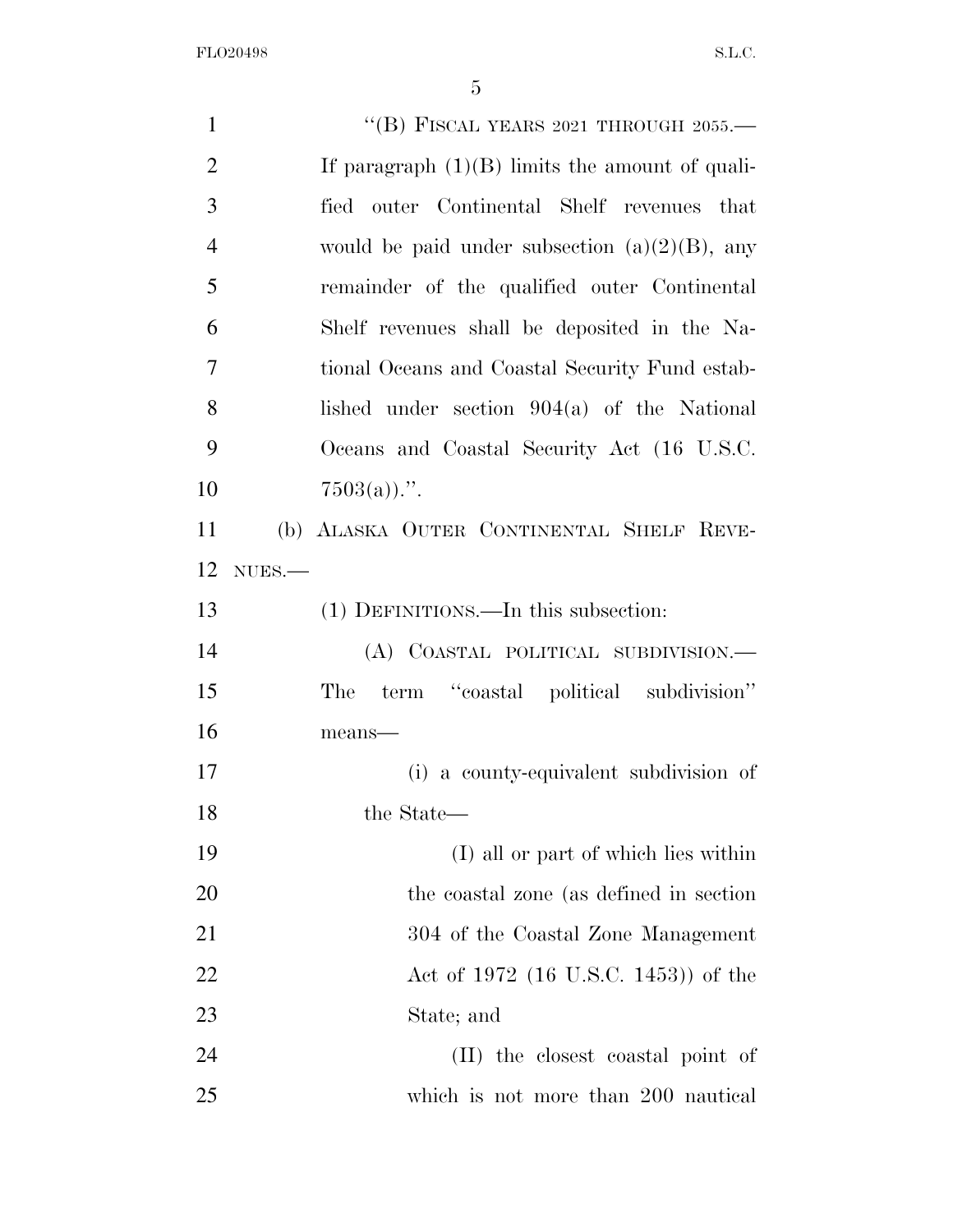| $\mathbf{1}$   | miles from the geographical center of          |
|----------------|------------------------------------------------|
| $\overline{2}$ | any leased tract in the Alaska outer           |
| 3              | Continental Shelf region; and                  |
| $\overline{4}$ | (ii) a municipal subdivision of the            |
| 5              | State that is determined by the State to be    |
| 6              | a significant staging area for oil and gas     |
| 7              | servicing, supply vessels, operations, sup-    |
| 8              | pliers, or workers.                            |
| 9              | INSTITUTION OF HIGHER<br>(B)<br>EDU-           |
| 10             | CATION.—The term "institution of higher edu-   |
| 11             | cation" has the meaning given the term in sec- |
| 12             | tion 102 of the Higher Education Act of 1965   |
| 13             | $(20 \text{ U.S.C. } 1002).$                   |
| 14             | (C) QUALIFIED REVENUES.—                       |
| 15             | (i) IN GENERAL.—The term "qualified            |
| 16             | revenues" means all revenues derived from      |
| 17             | all rentals, royalties, bonus bids, and other  |
| 18             | sums due and payable to the United States      |
| 19             | from energy development in the Alaska          |
| 20             | outer Continental Shelf region.                |
| 21             | (ii) EXCLUSIONS.—The term "quali-              |
| 22             | fied revenues" does not include—               |
| 23             | (I)<br>revenues generated from                 |
| 24             | leases subject to section $8(g)$ of the        |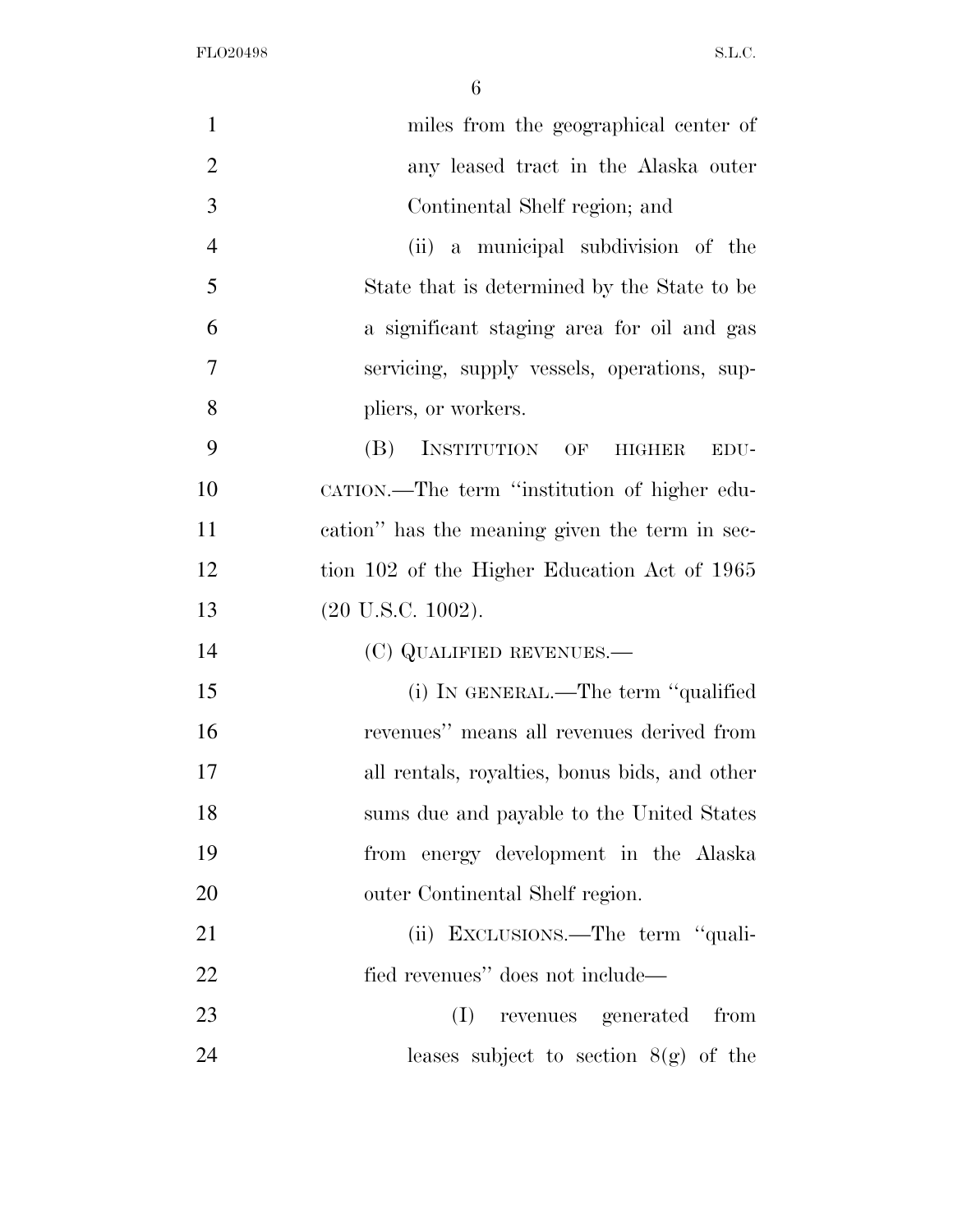| $\mathbf{1}$   | Outer Continental Shelf Lands Act                       |
|----------------|---------------------------------------------------------|
| $\overline{2}$ | $(43 \text{ U.S.C. } 1337(g))$ ; or                     |
| 3              | (II) revenues from the forfeiture                       |
| $\overline{4}$ | of a bond or other surety securing ob-                  |
| 5              | ligations other than royalties, civil                   |
| 6              | penalties, or royalties taken by the                    |
| $\overline{7}$ | Secretary in-kind and not sold.                         |
| 8              | (D) SECRETARY.—The term "Secretary"                     |
| 9              | means the Secretary of the Interior.                    |
| 10             | (E) STATE.—The term "State" means the                   |
| 11             | State of Alaska.                                        |
| 12             | (2) DISPOSITION OF QUALIFIED REVENUES IN                |
| 13             | ALASKA.—Notwithstanding section 9 of the Outer          |
| 14             | Continental Shelf Lands Act (43 U.S.C. 1338) and        |
| 15             | subject to the other provisions of this subsection, for |
| 16             | fiscal year 2021 and each fiscal year thereafter, the   |
| 17             | Secretary of the Treasury shall deposit—                |
| 18             | $(A)$ 50 percent of qualified revenues in the           |
| 19             | general fund of the Treasury;                           |
| 20             | $(B)$ 42.5 percent of qualified revenues in a           |
| 21             | special account in the Treasury, to be distrib-         |
| 22             | uted by the Secretary to the State; and                 |
| 23             | $(C)$ 7.5 percent of qualified revenues in a            |
| 24             | special account in the Treasury, to be distrib-         |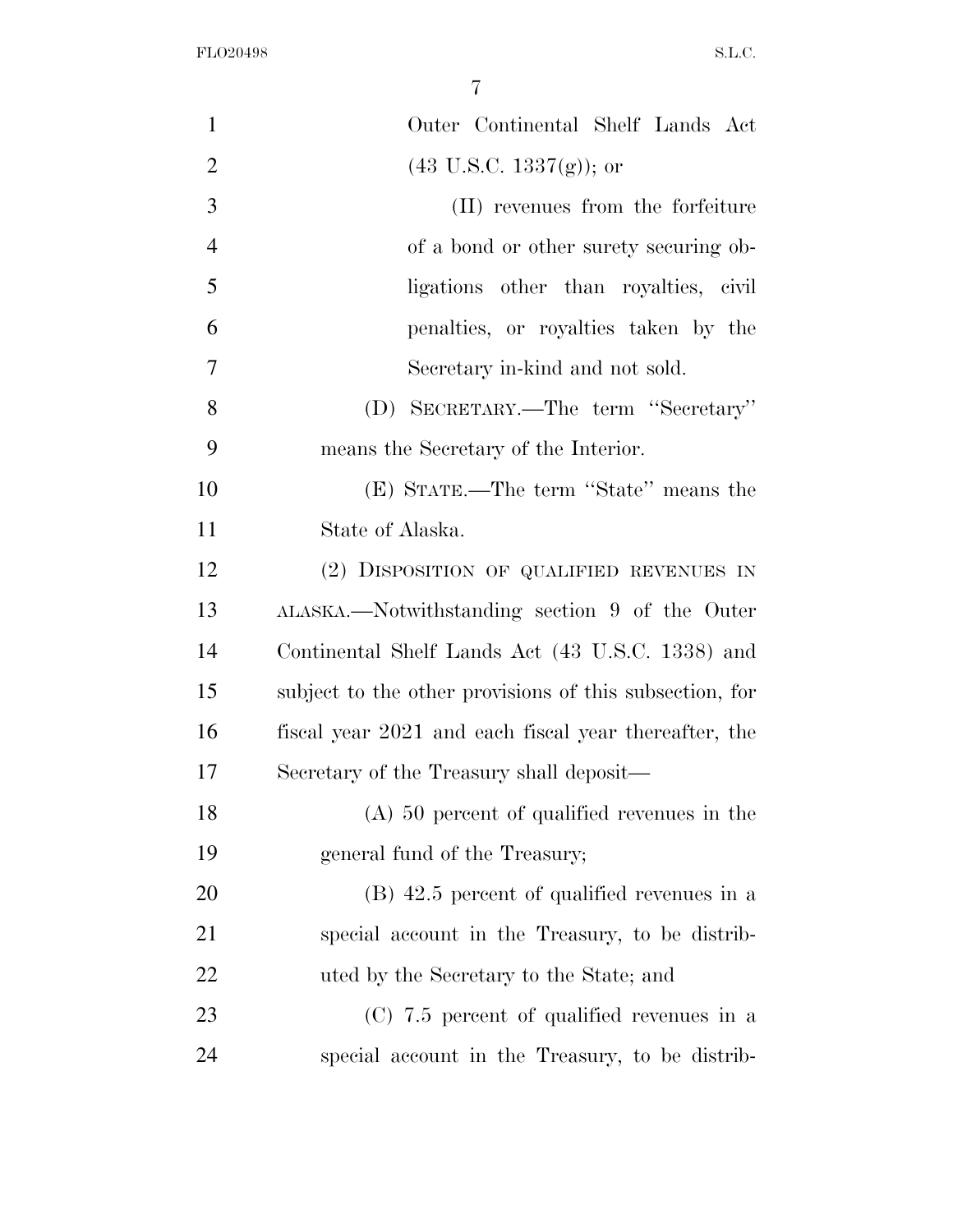| $\mathbf{1}$   | uted by the Secretary to coastal political sub-       |
|----------------|-------------------------------------------------------|
| $\overline{2}$ | divisions.                                            |
| 3              | (3) ALLOCATION AMONG COASTAL POLITICAL                |
| $\overline{4}$ | SUBDIVISIONS.—Of the amount paid by the Sec-          |
| 5              | retary to coastal political subdivisions under para-  |
| 6              | graph $(2)(C)$ —                                      |
| 7              | $(A)$ 90 percent shall be allocated among             |
| 8              | costal political subdivisions described in para-      |
| 9              | graph $(1)(A)(i)$ in amounts (based on a formula      |
| 10             | established by the Secretary by regulation) that      |
| 11             | are inversely proportional to the respective dis-     |
| 12             | tances between the point in each coastal polit-       |
| 13             | ical subdivision that is closest to the geographic    |
| 14             | center of the applicable leased tract and not         |
| 15             | more than 200 miles from the geographic cen-          |
| 16             | ter of the leased tract; and                          |
| 17             | (B) 10 percent shall be divided equally               |
| 18             | among each coastal political subdivision de-          |
| 19             | scribed in paragraph $(1)(A)(ii)$ .                   |
| 20             | $(4)$ TIMING.—The amounts required to be de-          |
| 21             | posited under paragraph (2) for the applicable fiscal |
| 22             | year shall be made available in accordance with that  |
| 23             | paragraph during the fiscal year immediately fol-     |
| 24             | lowing the applicable fiscal year.                    |
| 25             | $(5)$ AUTHORIZED USES.—                               |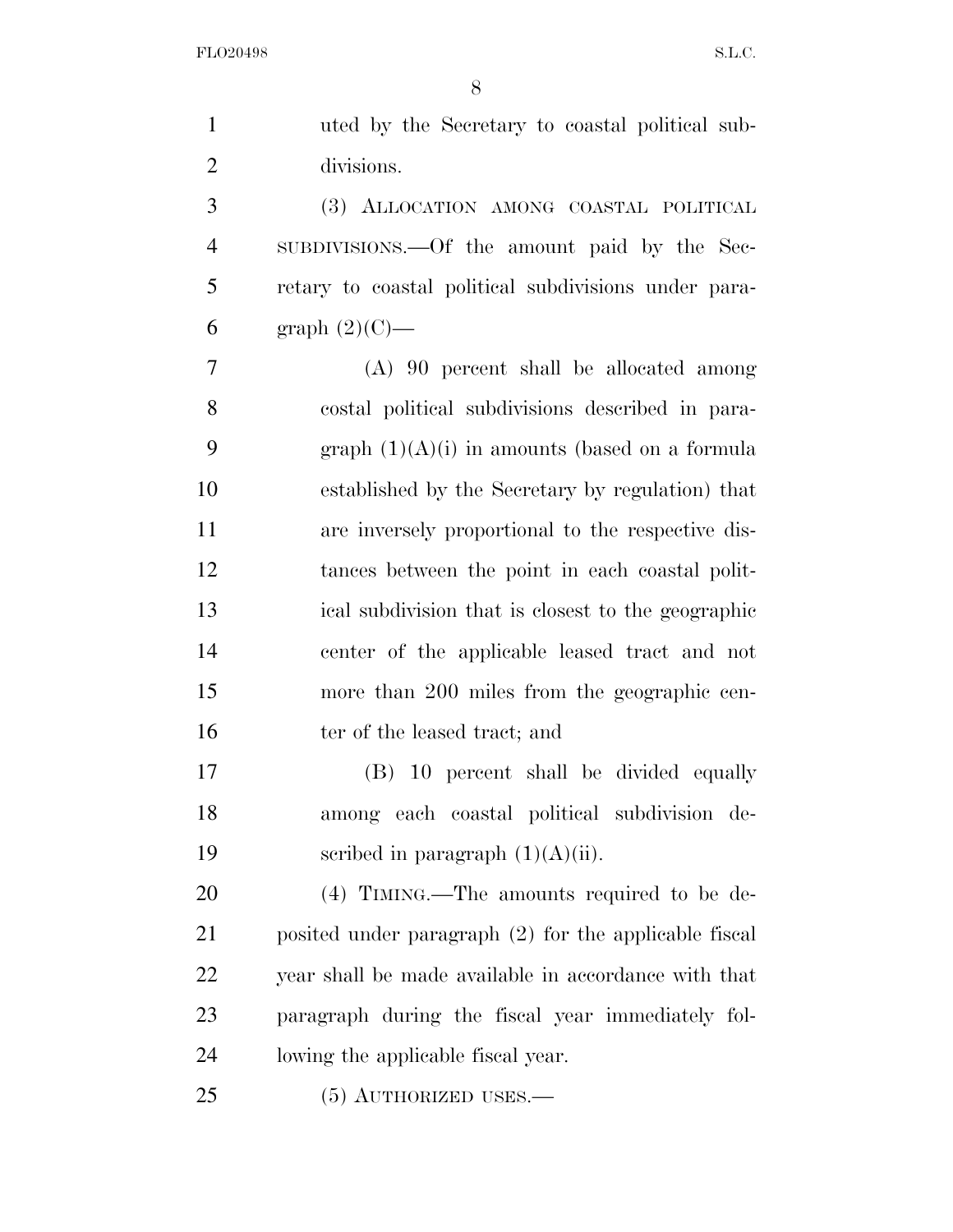| $\mathbf{1}$   | (A) IN GENERAL.—Subject to subpara-             |
|----------------|-------------------------------------------------|
| $\overline{2}$ | graph (B), the State shall use all amounts re-  |
| 3              | ceived under paragraph $(2)(B)$ in accordance   |
| $\overline{4}$ | with all applicable Federal and State laws, for |
| 5              | 1 or more of the following purposes:            |
| 6              | (i) Projects and activities for the pur-        |
| $\tau$         | poses of coastal protection, conservation,      |
| 8              | and restoration, including onshore infra-       |
| 9              | structure and relocation of communities di-     |
| 10             | rectly affected by coastal erosion, melting     |
| 11             | permafrost, or climate change-related           |
| 12             | losses.                                         |
| 13             | (ii) Mitigation of damage to fish, wild-        |
| 14             | life, or natural resources.                     |
| 15             | (iii) Mitigation of the impact of outer         |
| 16             | Continental Shelf activities through the        |
| 17             | funding of onshore infrastructure projects      |
| 18             | and related rights-of-way.                      |
| 19             | (iv) Adaptation planning, vulnerability         |
| 20             | assessments, and emergency preparedness         |
| 21             | assistance to build healthy and resilient       |
| 22             | communities.                                    |
| 23             | (v) Installation and operation of en-           |
| 24             | ergy systems to reduce energy costs and         |
| 25             | greenhouse gas emissions compared to sys-       |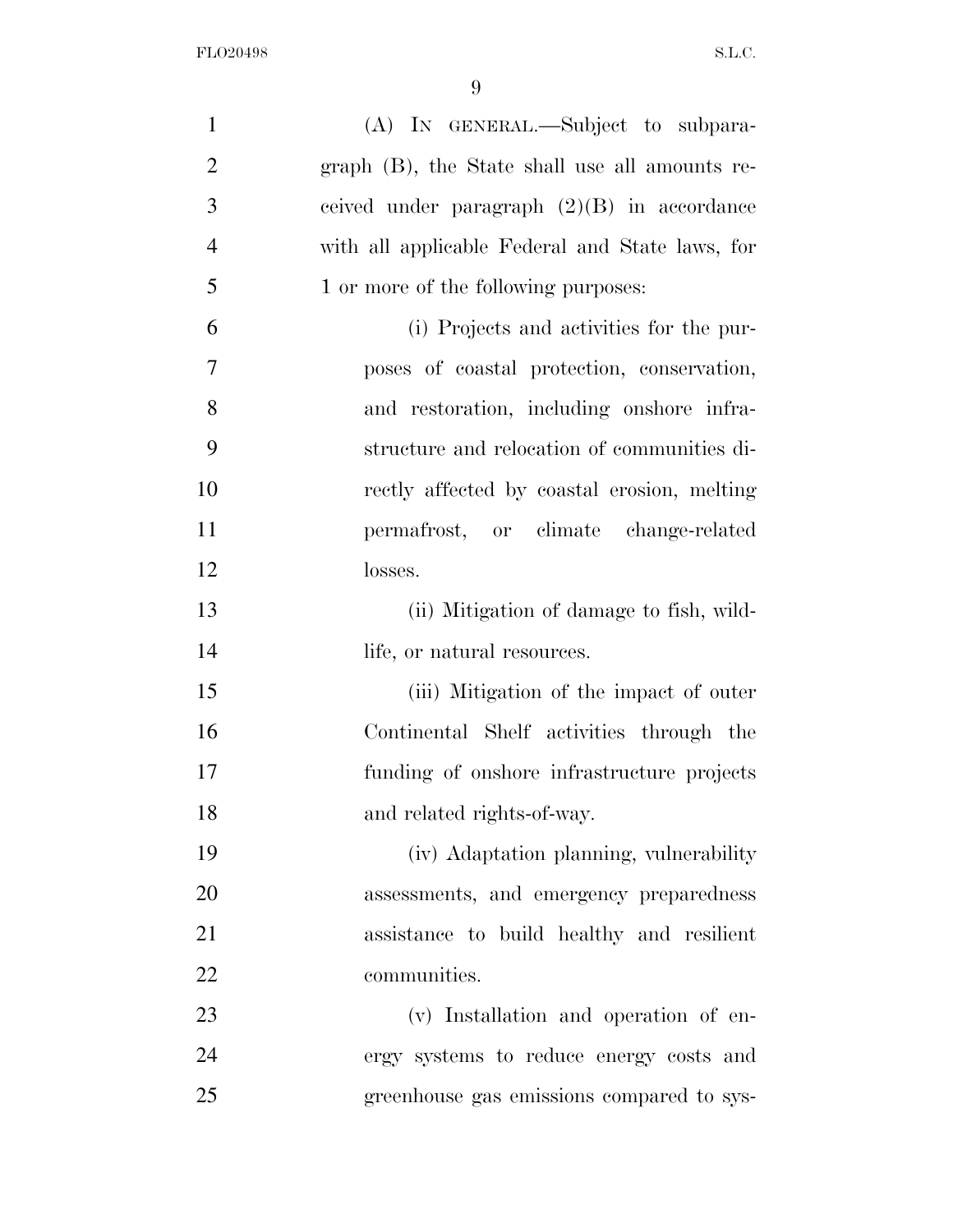| $\mathbf{1}$   | tems in use as of the date of enactment of            |
|----------------|-------------------------------------------------------|
| $\overline{2}$ | this Act.                                             |
| 3              | (vi) Programs at institutions of higher               |
| $\overline{4}$ | education in the State.                               |
| 5              | (vii) Other purposes, as determined by                |
| 6              | the Governor of the State, with approval              |
| 7              | from the State legislature.                           |
| 8              | (viii) Planning assistance and the ad-                |
| 9              | ministrative costs of complying with this             |
| 10             | subsection.                                           |
| 11             | (B) LIMITATION.—Not more than 3 per-                  |
| 12             | cent of amounts received by the State under           |
| 13             | paragraph $(2)(B)$ may be used for the purposes       |
| 14             | described in subparagraph $(A)(viii)$ .               |
| 15             | (6) ADMINISTRATION. - Amounts made avail-             |
| 16             | able under subparagraphs $(B)$ and $(C)$ of paragraph |
| 17             | $(2)$ shall—                                          |
| 18             | (A) be made available, without further ap-            |
| 19             | propriation, in accordance with this subsection;      |
| 20             | (B) remain available until expended; and              |
| 21             | (C) be in addition to any amounts appro-              |
| 22             | priated under any other provision of law.             |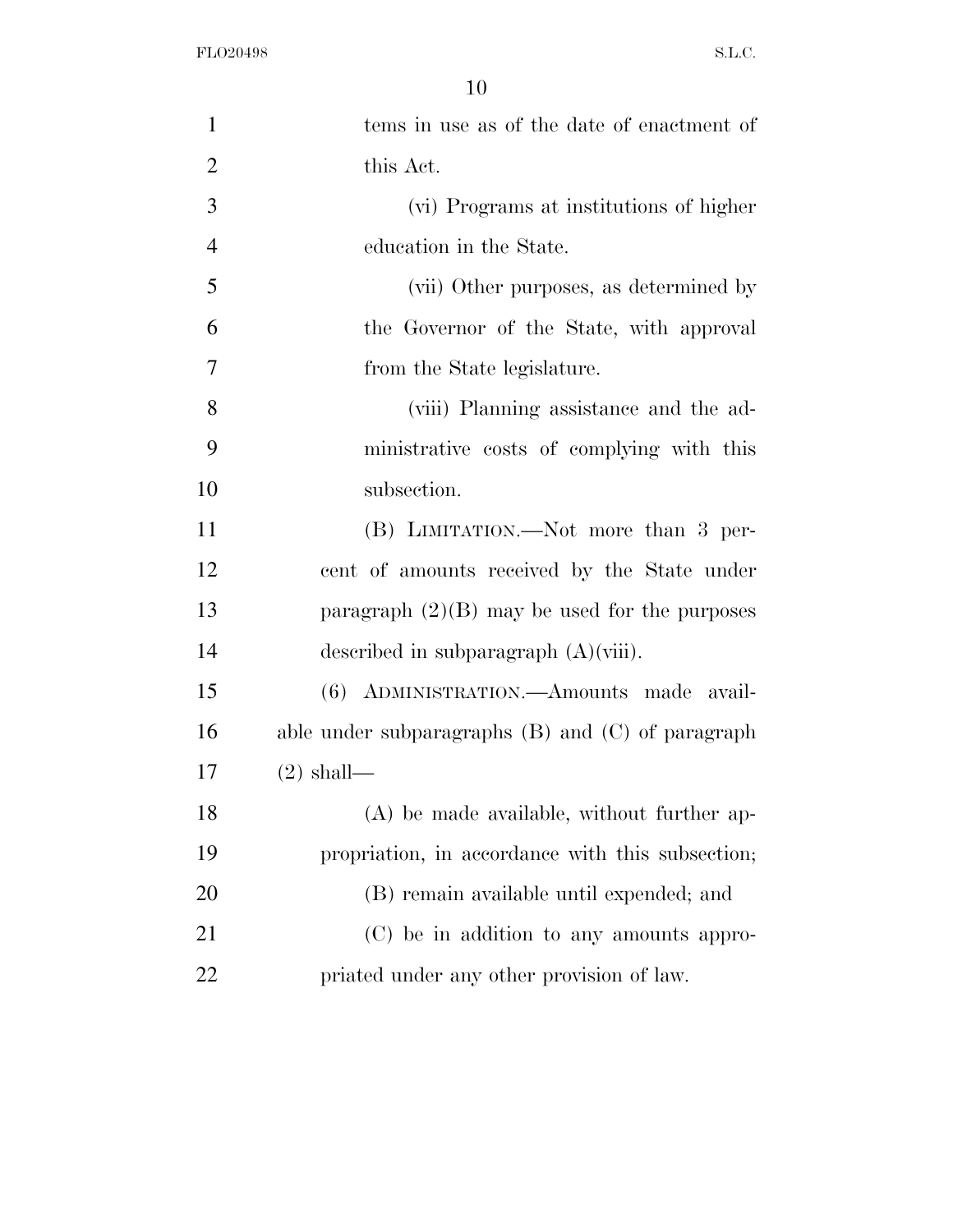|                | $\perp$                                                |
|----------------|--------------------------------------------------------|
| 1              | SEC. 5. NATIONAL OCEANS AND COASTAL SECURITY FUND;     |
| $\overline{2}$ | PARITY IN OFFSHORE WIND REVENUE SHAR-                  |
| 3              | ING.                                                   |
| $\overline{4}$ | (a) DEFINITIONS IN THE NATIONAL OCEANS AND             |
| 5              | COASTAL SECURITY ACT.—Section 902 of the National      |
| 6              | Oceans and Coastal Security Act (16 U.S.C. 7501) is    |
| 7              | amended—                                               |
| 8              | $(1)$ by striking paragraph $(5)$ and inserting the    |
| 9              | following:                                             |
| 10             | " $(5)$ INDIAN TRIBE.—The term 'Indian tribe'          |
| 11             | has the meaning given that term in section 4 of the    |
| 12             | Indian Self-Determination and Education Assistance     |
| 13             | Act $(25 \text{ U.S.C. } 5304)$ ."; and                |
| 14             | $(2)$ in paragraph $(7)$ , by striking "has the        |
| 15             | meaning given that term pursuant to" and inserting     |
| 16             | "means a 'tidal shoreline' or a 'Great Lake shore-     |
| 17             | line', as those terms are used in''.                   |
| 18             | (b) NATIONAL OCEANS AND COASTAL SECURITY               |
| 19             | FUND.—Section 904 of the National Oceans and Coastal   |
| 20             | Security Act (16 U.S.C. 7503) is amended—              |
| 21             | $(1)$ in subsection $(a)$ , by inserting "and jointly" |
| 22             | manage" after "establish";                             |
| 23             | $(2)$ in subsection (b), by striking paragraph $(1)$   |
| 24             | and inserting the following:                           |
| 25             | "(1) IN GENERAL.—The Fund shall consist of             |

such amounts as—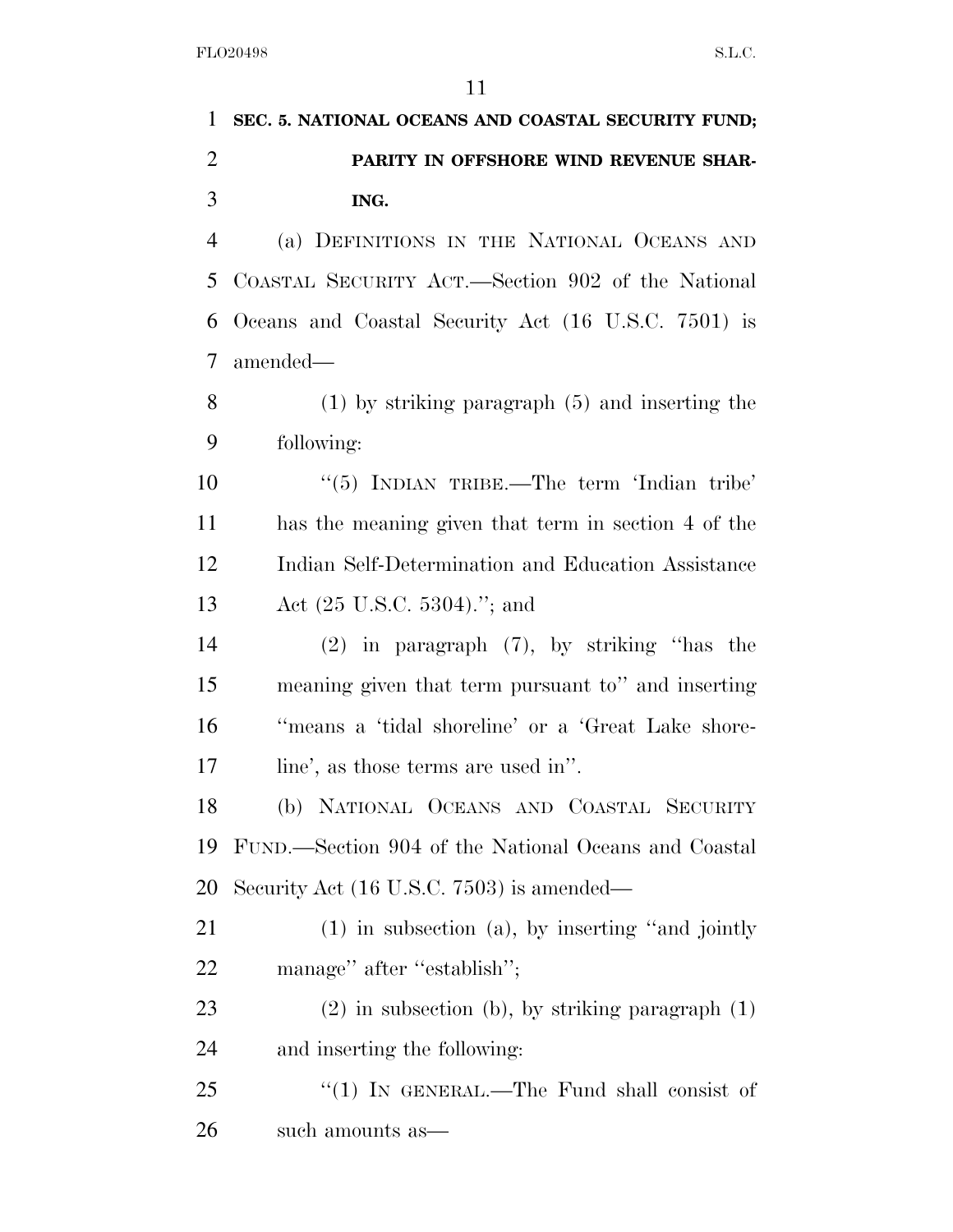| $\mathbf{1}$   | $\lq\lq$ are deposited in the Fund under sec-      |
|----------------|----------------------------------------------------|
| $\overline{2}$ | tion $105(f)(3)(B)$ of the Gulf of Mexico Energy   |
| 3              | Security Act of 2006 (43 U.S.C. 1331 note;         |
| $\overline{4}$ | Public Law 109–432);                               |
| 5              | $\lq\lq (B)$ are deposited in the Fund under sub-  |
| 6              | paragraph $(C)(ii)(I)(bb)$ of section $8(p)(2)$ of |
| 7              | the Outer Continental Shelf Lands Act (43)         |
| 8              | U.S.C. $1337(p)(2)$ ; and                          |
| 9              | "(C) are appropriated or otherwise made            |
| 10             | available for the Fund.";                          |
| 11             | (3) by striking subsection (d) and inserting the   |
| 12             | following:                                         |
| 13             | "(d) EXPENDITURE.-                                 |
| 14             | "(1) IN GENERAL.—Of the amounts deposited          |
| 15             | into, and amounts appropriated or otherwise made   |
| 16             | available for, the Fund for each fiscal year—      |
| 17             | "(A) not more than $75$ percent may be             |
| 18             | used for the award of grants under section         |
| 19             | 906(b);                                            |
| 20             | "(B) not more than 20 percent may be               |
| 21             | used for the award of grants under section         |
| 22             | $906(c)$ ; and                                     |
| 23             | "(C) not more than 5 percent may be used           |
| 24             | by the Administrator and the Foundation for        |
| 25             | administrative expenses to carry out this title.   |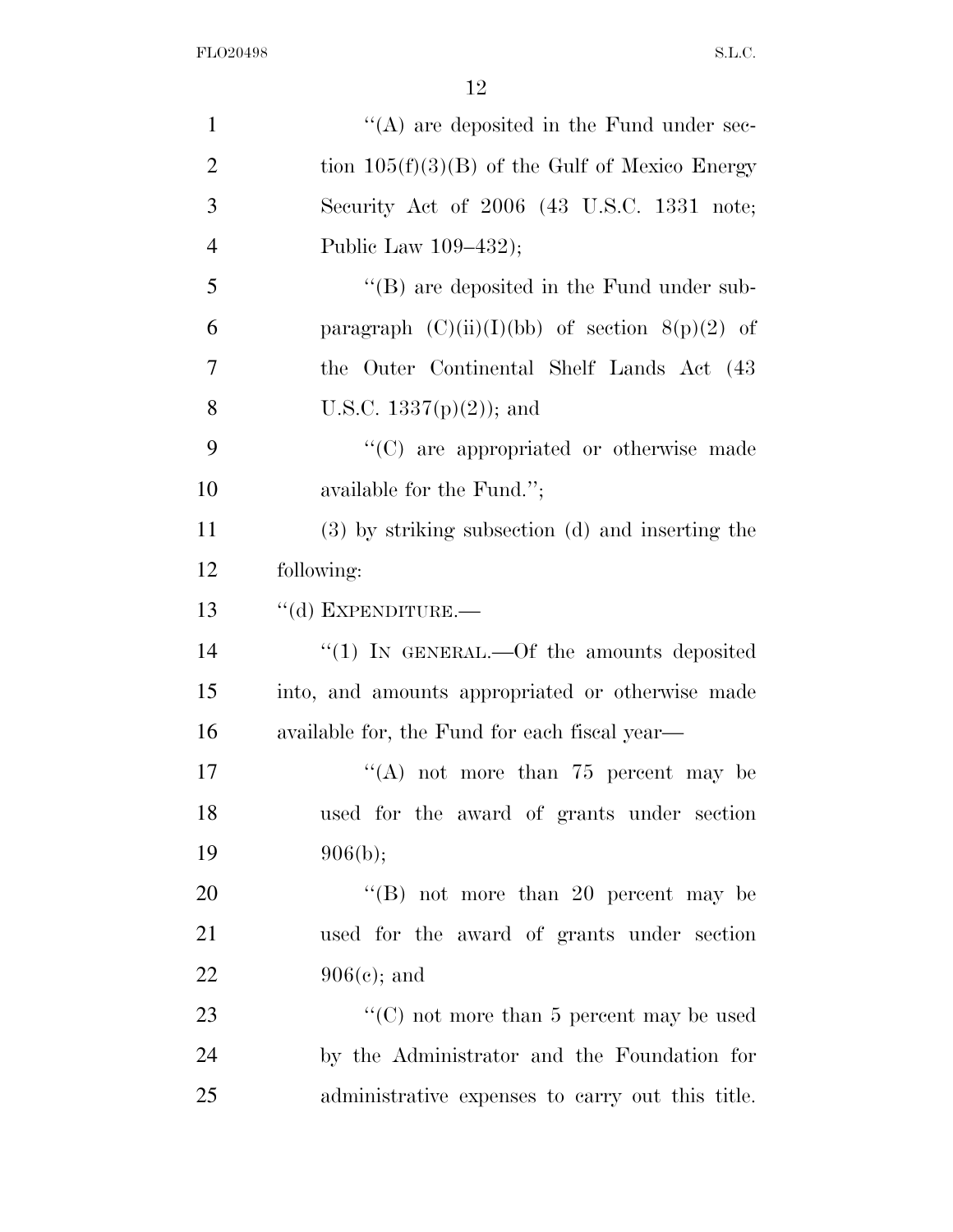| $\mathbf{1}$   | "(2) LIMITATION.—If less than $$50,000,000$ is          |
|----------------|---------------------------------------------------------|
| $\overline{2}$ | deposited into, or appropriated or otherwise made       |
| 3              | available for, the Fund for a fiscal year, in that fis- |
| $\overline{4}$ | cal year-                                               |
| 5              | "(A) amounts in the Fund shall be used                  |
| 6              | for the award of grants only under section              |
| 7              | $906(c)$ ; and                                          |
| 8              | "(B) not more than 5 percent may be used                |
| 9              | by the Administrator and the Foundation for             |
| 10             | administrative expenses to carry out this title.        |
| 11             | "(3) DIVISION OF AMOUNTS FOR ADMINISTRA-                |
| 12             | TIVE EXPENSES.—The amounts referred to in para-         |
| 13             | graphs $(1)(C)$ and $(2)(B)$ shall be divided between   |
| 14             | the Administrator and the Foundation pursuant to        |
| 15             | an agreement reached and documented by both the         |
| 16             | Administrator and the Foundation."; and                 |
| 17             | (4) in subsection (e)(2), by striking "section          |
| 18             | $906(a)(1)$ " and inserting "section $906(a)$ ".        |
| 19             | (c) ELIGIBLE USES OF AMOUNTS IN THE NATIONAL            |
| 20             | OCEANS AND COASTAL SECURITY FUND.—Section 905 of        |
| 21             | the National Oceans and Coastal Security Act (16 U.S.C. |
| 22             | 7504) is amended to read as follows:                    |
| 23             | "SEC. 905. ELIGIBLE USES.                               |
| 24             | "(a) In GENERAL.—Amounts in the Fund may be             |

allocated by the Administrator and the Foundation to sup-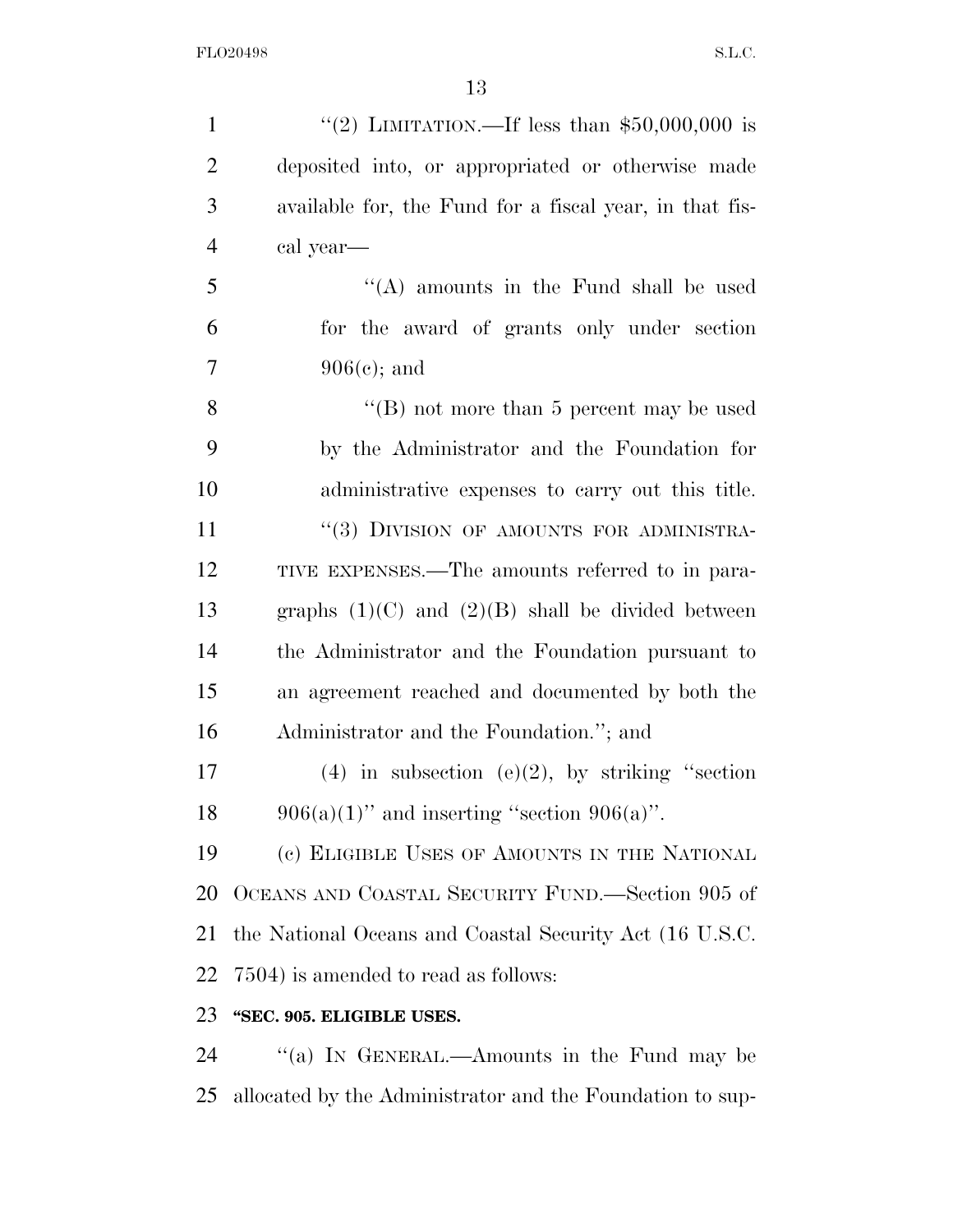port programs and activities carried out by States, local governments, Indian tribes, regional and interstate collaboratives such as regional ocean partnerships, non- governmental organizations, public-private partnerships, and academic institutions for the purposes described in subsection (b).

 ''(b) PURPOSES DESCRIBED.—The purposes de-scribed in this subsection are the following:

9 "(1) Ocean, coastal, and Great Lakes restora- tion and protection, including efforts to address po- tential impacts to natural resources, communities, and coastal economies of sea level change, sedi- mentation, erosion, changes in ocean chemistry, hur- ricanes and other extreme coastal storms, flooding, and changes in ocean temperature.

 ''(2) Restoration, protection, or maintenance of ocean, coastal, and Great Lakes resources and ma-rine habitats.

 ''(3) Projects to address management, planning, or resiliency and readiness at a regional scope, such as through regional ocean partnerships or similar bodies, including sustainable coastal development.

23 ''(4) Scientific research that contributes to the understanding and mitigation of ecological, eco-nomic, societal, and national security threats driven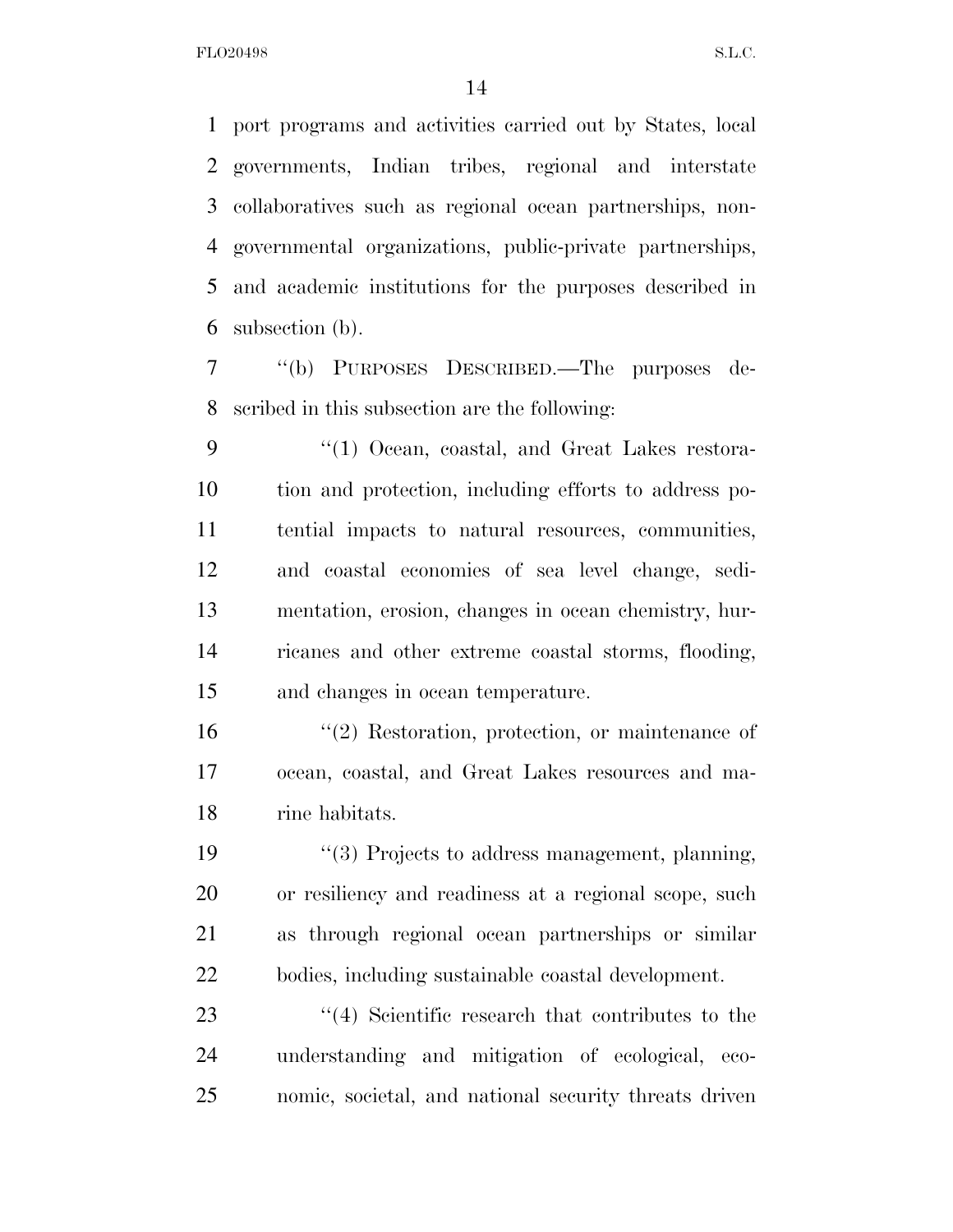by sea level change, sedimentation, erosion, changes in ocean chemistry, hurricanes and other extreme weather that result in declarations of major disas- ters pursuant to section 401 of the Robert T. Staf- ford Disaster Relief and Emergency Assistance Act (42 U.S.C. 5170), flooding, and changes in ocean temperature, including specific attention to how those conditions impact commercial and recreational fishing businesses, aquaculture, boat building, ports, or other coastal-related businesses.

11 ''(5) Efforts to assist coastal States in strength- ening, stabilizing, elevating, modifying, repositioning, or otherwise enhancing the resiliency of onshore in- frastructure, including public infrastructure, affected by coastal land loss or erosion, hurricanes or other extreme coastal storms, or flooding from sea level change.

18 ''(6) The collection, compilation, and sharing of data that supports and includes regular stakeholder engagement to minimize actual or potential conflicts among ocean users.

22 "(c) PROHIBITION ON USE OF FUNDS FOR LITIGA- TION OR OTHER PURPOSES.—No funds made available under this title may be used—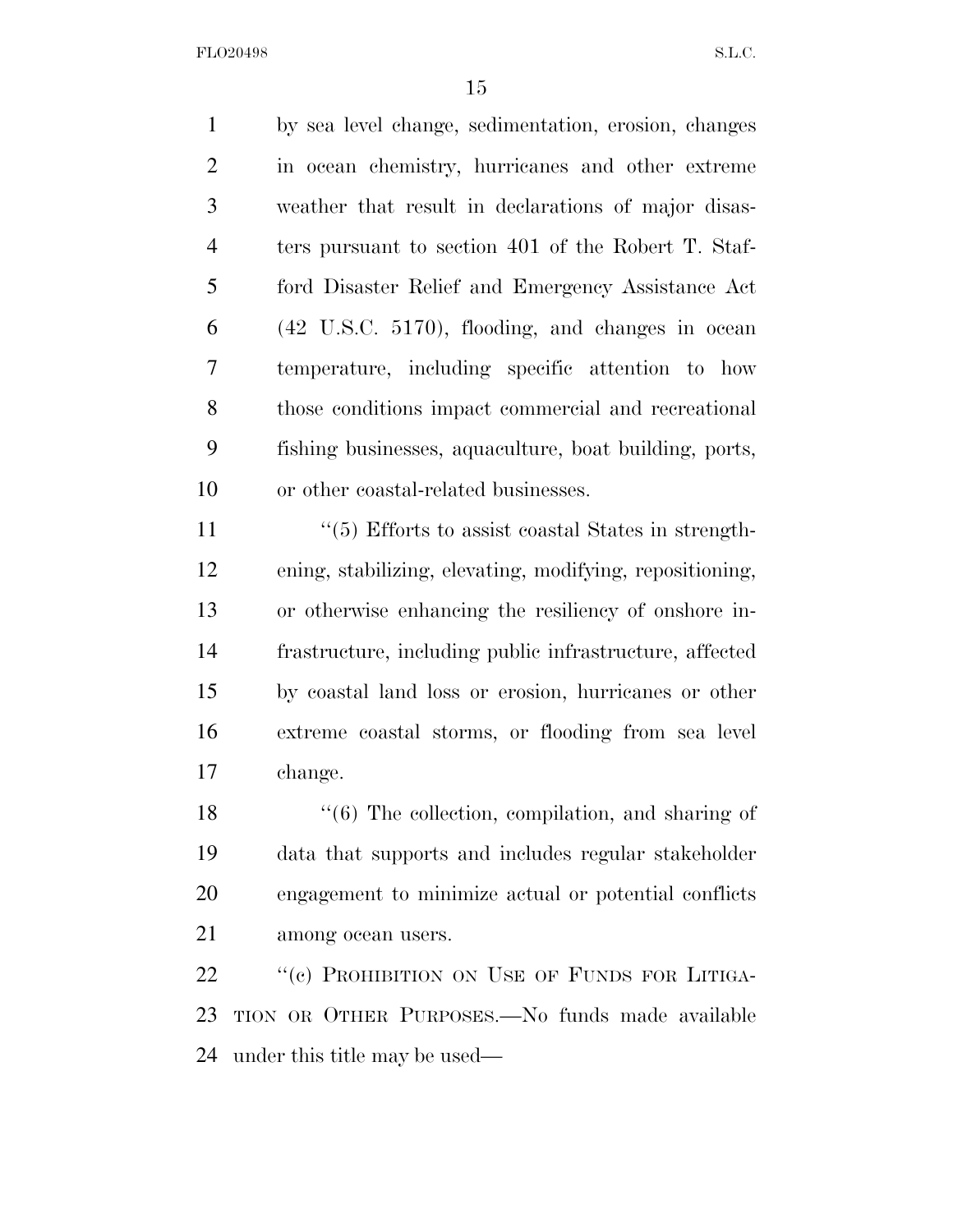| $\mathbf{1}$   | $\lq(1)$ to fund litigation against the Federal Gov-      |
|----------------|-----------------------------------------------------------|
| $\overline{2}$ | ernment; or                                               |
| 3              | $\lq(2)$ to fund the creation of national marine          |
| $\overline{4}$ | monuments, marine protected areas, or marine spa-         |
| 5              | tial plans.".                                             |
| 6              | (d) GRANTS UNDER THE NATIONAL OCEANS AND                  |
| 7              | COASTAL SECURITY ACT.—Section 906 of the National         |
| 8              | Oceans and Coastal Security Act (16 U.S.C. 7505) is       |
| 9              | amended—                                                  |
| 10             | $(1)$ in subsection $(a)$ —                               |
| 11             | $(A)$ by striking paragraph $(2)$ ;                       |
| 12             | (B) by striking "(a) ADMINISTRATION OF                    |
| 13             | GRANTS.—" and all that follows through "the               |
| 14             | following:" and inserting the following:                  |
| 15             | "(a) ADMINISTRATION OF GRANTS.—Not later than             |
| 16             | 90 days after funds are deposited into the Fund and made  |
| 17             | available to the Administrator and the Foundation for ad- |
| 18             | ministrative purposes, the Administrator and the Founda-  |
| 19             | tion shall establish the following:";                     |
| 20             | $(C)$ in subparagraph $(A)$ , by striking "such           |
| 21             | subsections" and inserting "this section";                |
| 22             | (D) by striking subparagraph (B) and in-                  |
| 23             | serting the following:                                    |
| 24             | "(B) Selection procedures and criteria for                |
| 25             | the awarding of grants under this section that            |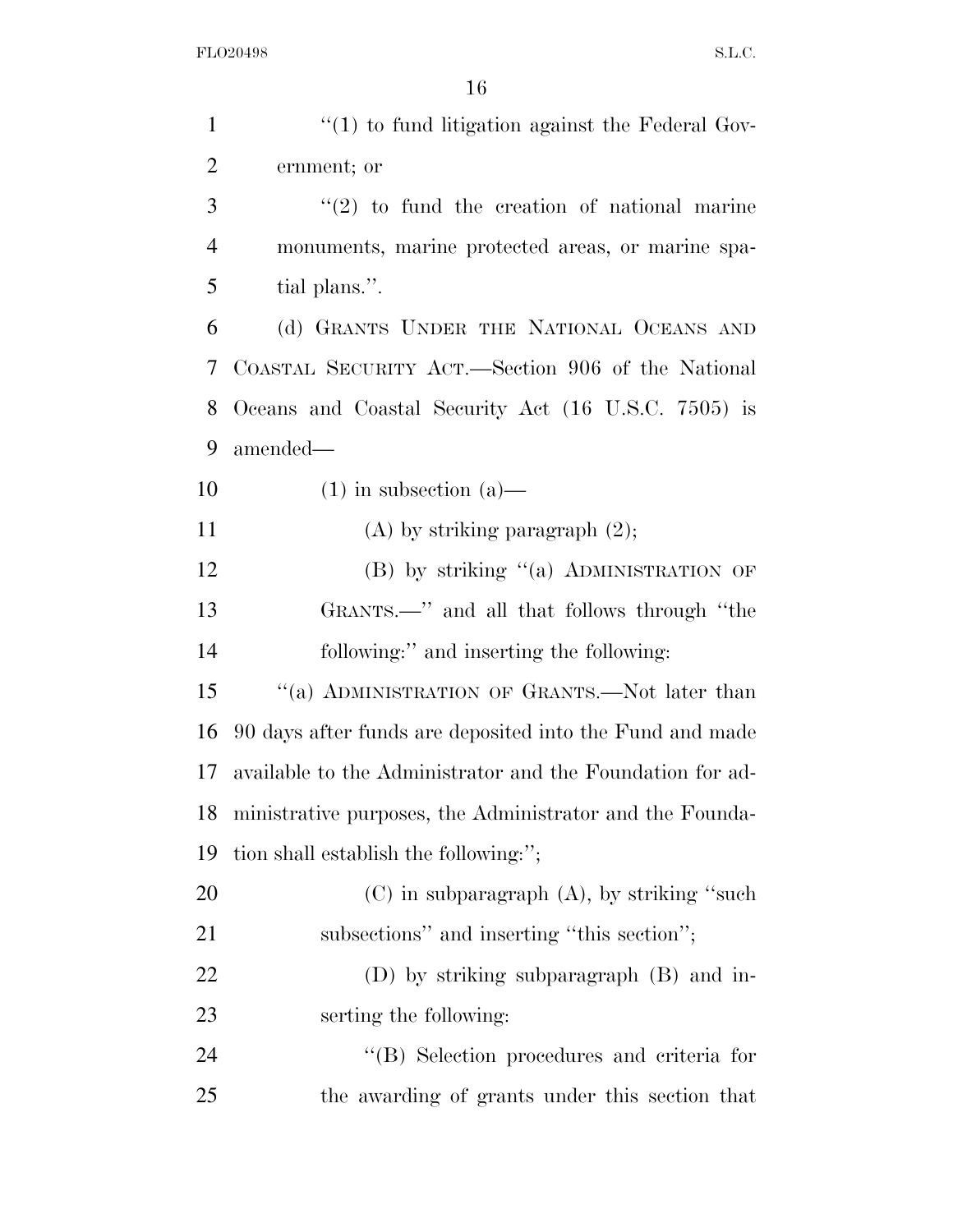| $\mathbf{1}$   | require consultation with the Administrator and       |
|----------------|-------------------------------------------------------|
| $\overline{2}$ | the Secretary of the Interior.";                      |
| 3              | $(E)$ in subparagraph $(C)$ , by striking             |
| $\overline{4}$ | clause (ii) and inserting the following:              |
| 5              | $``$ (ii) under subsection (c) to entities            |
| 6              | including States, local governments, Indian           |
| $\overline{7}$ | tribes, regional and interstate                       |
| 8              | collaboratives such as regional ocean part-           |
| 9              | nerships, nongovernmental organizations,              |
| 10             | public-private partnerships, and academic             |
| 11             | institutions.";                                       |
| 12             | $(F)$ in subparagraph $(D)$ , by striking "Per-       |
| 13             | formance accountability and monitoring" and           |
| 14             | inserting "Performance, accountability, and           |
| 15             | monitoring"; and                                      |
| 16             | $(G)$ by redesignating subparagraphs $(A)$            |
| 17             | through $(H)$ as paragraphs $(1)$ through $(8)$ , re- |
| 18             | spectively, and moving such paragraphs, as so         |
| 19             | redesignated, 2 ems to the left;                      |
| 20             | (2) by striking subsection (b) and inserting the      |
| 21             | following:                                            |
| 22             | "(b) GRANTS TO COASTAL STATES.—                       |
| 23             | "(1) IN GENERAL.—The Administrator shall              |
| 24             | award grants to coastal States as follows:            |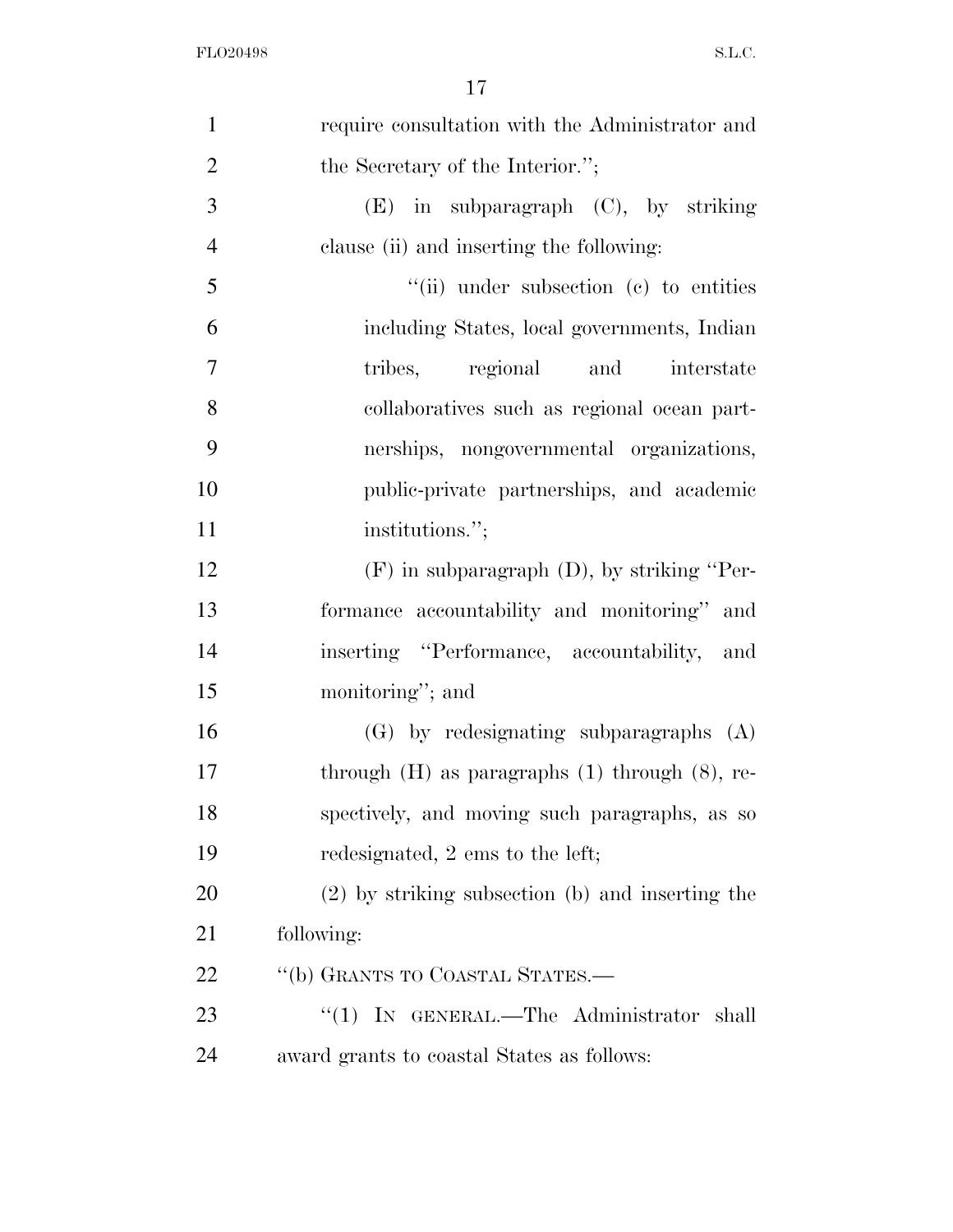| $\mathbf{1}$   | "(A) 50 percent of available amounts shall            |
|----------------|-------------------------------------------------------|
| $\overline{2}$ | be allocated equally among coastal States.            |
| 3              | "(B) $25$ percent of available amounts shall          |
| $\overline{4}$ | be allocated on the basis of the ratio of tidal       |
| 5              | shoreline miles in a coastal State to the tidal       |
| 6              | shoreline miles of all coastal States.                |
| 7              | "(C) 25 percent of available amounts shall            |
| 8              | be allocated on the basis of the ratio of popu-       |
| 9              | lation density of the coastal counties of a coast-    |
| 10             | al State to the average population density of all     |
| 11             | coastal counties based on the most recent data        |
| 12             | available from the Bureau of the Census.              |
| 13             | "(2) MAXIMUM ALLOCATION TO STATES.-Not-               |
| 14             | withstanding paragraph $(1)$ , not more than 5 per-   |
| 15             | cent of the total funds distributed under this sub-   |
| 16             | section may be allocated to any single coastal State. |
| 17             | Any amount exceeding that limitation shall be redis-  |
| 18             | tributed equally among the remaining coastal States.  |
| 19             | "(3) REQUIREMENT TO SUBMIT PLANS.—                    |
| 20             | "(A) IN GENERAL.—To be eligible to re-                |
| 21             | ceive a grant under this subsection, a coastal        |
| 22             | State shall submit to the Administrator for re-       |
| 23             | view and approval a 5-year plan, which shall in-      |
| 24             | clude the following:                                  |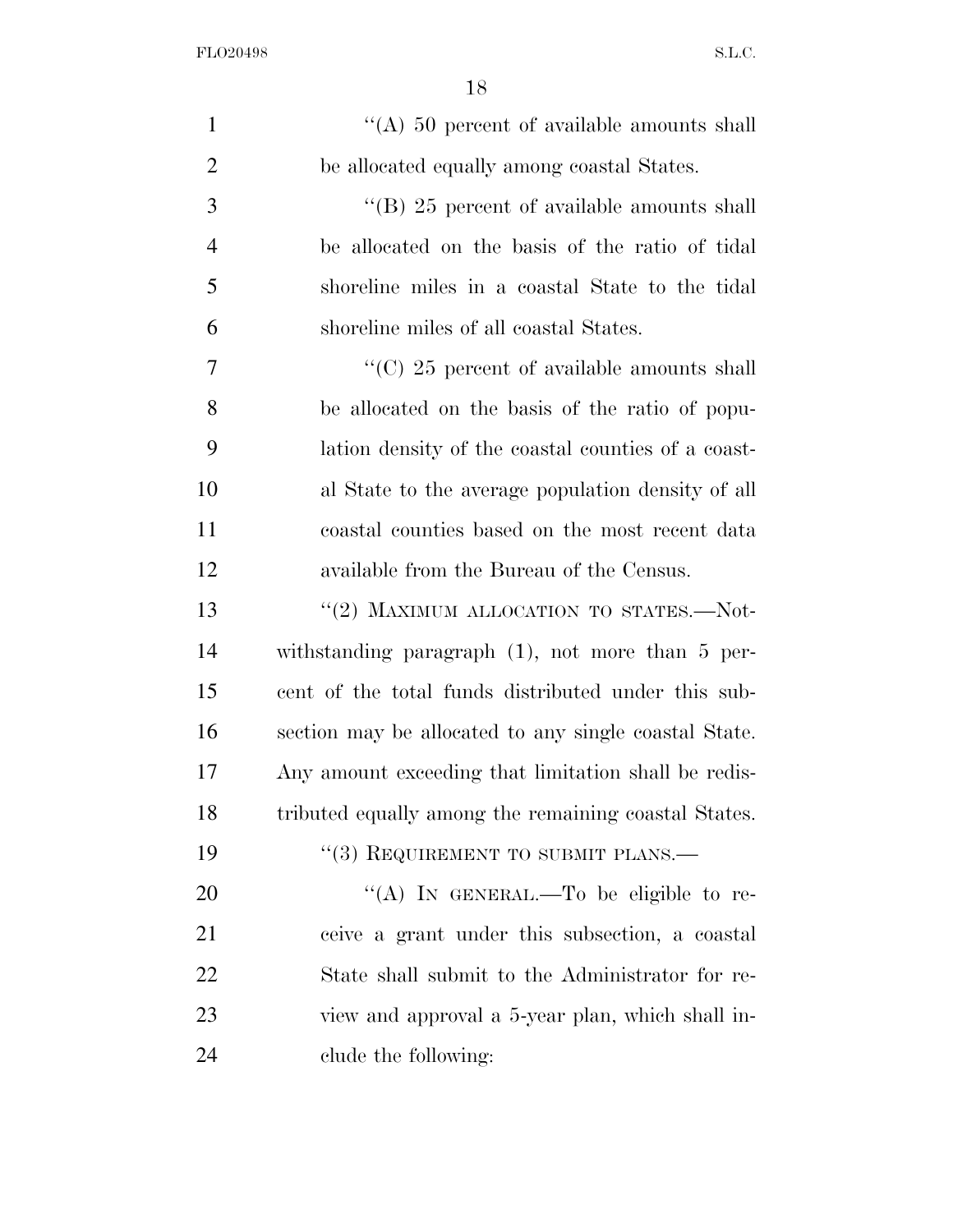| $\mathbf{1}$   | "(i) Criteria to determine eligibility       |
|----------------|----------------------------------------------|
| $\overline{2}$ | for entities that may receive funding under  |
| 3              | this subsection.                             |
| $\overline{4}$ | "(ii) A description of the process the       |
| 5              | coastal State will use in allocating amounts |
| 6              | received under this subsection, which shall  |
| $\overline{7}$ | include-                                     |
| 8              | $\lq\lq$ (I) a description of the relative   |
| 9              | roles in the State process of—               |
| 10             | "(aa) the State coastal zone                 |
| 11             | management program approved                  |
| 12             | under the Coastal Zone Manage-               |
| 13             | ment Act of 1972 (16 U.S.C.                  |
| 14             | 1451 et seq.), if the coastal State          |
| 15             | has such a program; and                      |
| 16             | "(bb) any sea grant pro-                     |
| 17             | gram (as defined in section 203)             |
| 18             | of the National Sea Grant Col-               |
| 19             | lege Program Act (33 U.S.C.                  |
| 20             | $(1122)$ , if the coastal State has          |
| 21             | such a program; and                          |
| 22             | $\lq\lq$ (II) a demonstration the process    |
| 23             | is consistent with the procedures es-        |
| 24             | tablished by the Administrator and           |
| 25             | the Foundation under subsection (a).         |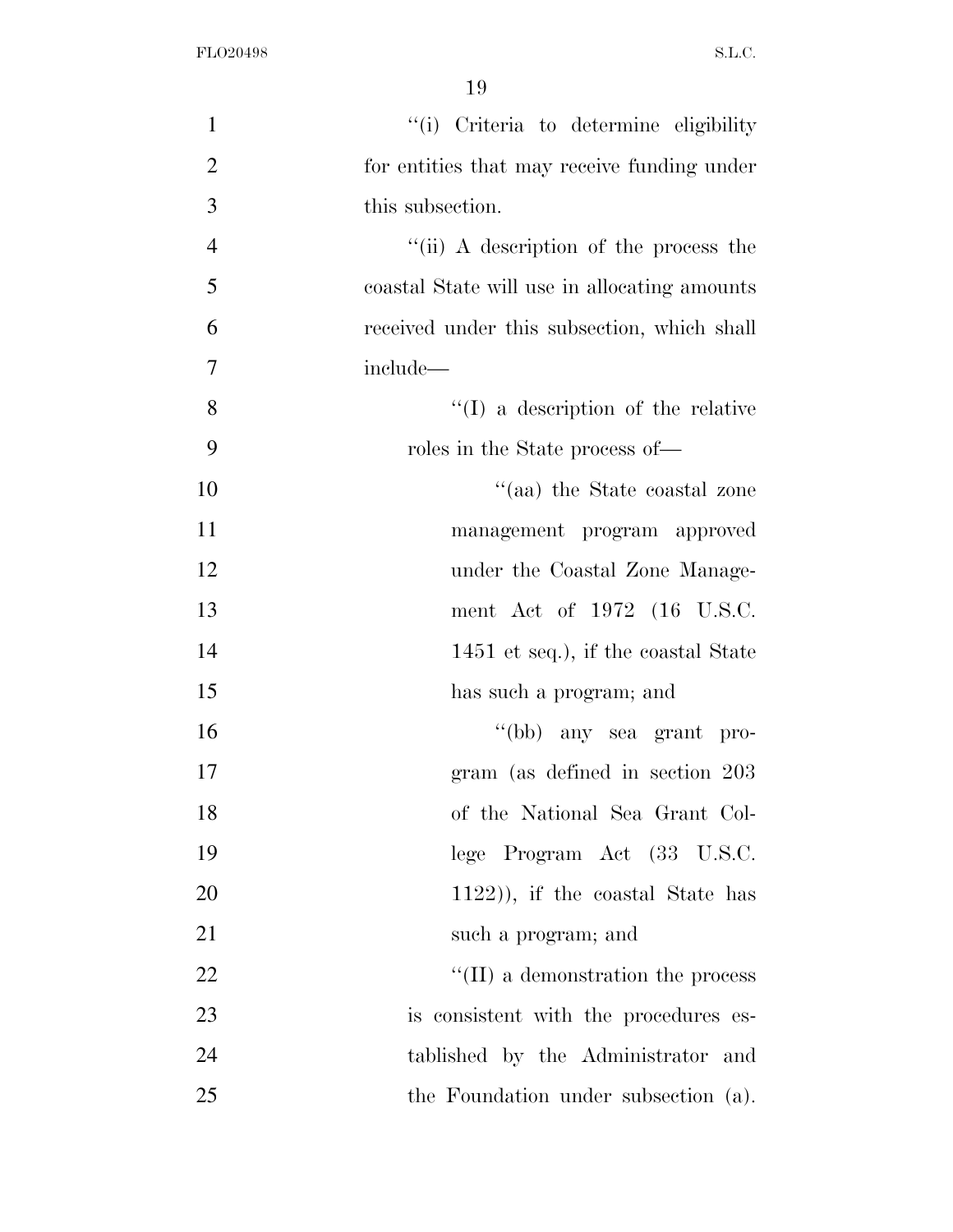| $\mathbf{1}$   | "(iii) A process to certify that a           |
|----------------|----------------------------------------------|
| $\overline{2}$ | project or program carried out using         |
| 3              | amounts received under this subsection,      |
| $\overline{4}$ | and the awarding of a contract for the ex-   |
| 5              | penditure of such amounts, are consistent    |
| 6              | with the standard procurement rules and      |
| $\overline{7}$ | regulations governing a comparable project   |
| 8              | or program in the coastal State, including   |
| 9              | all applicable competitive bidding and audit |
| 10             | requirements.                                |
| 11             | "(iv) Procedures to make publicly            |
| 12             | available on the internet a list of all      |
| 13             | projects and programs receiving amounts      |
| 14             | under this subsection that includes, at a    |
| 15             | $minimum-$                                   |
| 16             | $\lq\lq$ (I) an identification of each en-   |
| 17             | tity receiving amounts under this sub-       |
| 18             | section;                                     |
| 19             | $\lq\lq$ (II) the amount of funds re-        |
| 20             | ceived by each such entity;                  |
| 21             | "(III) a description of each such            |
| 22             | project and program; and                     |
| 23             | $\lq\lq$ (IV) a statement of the status      |
| 24             | of each such project and program.            |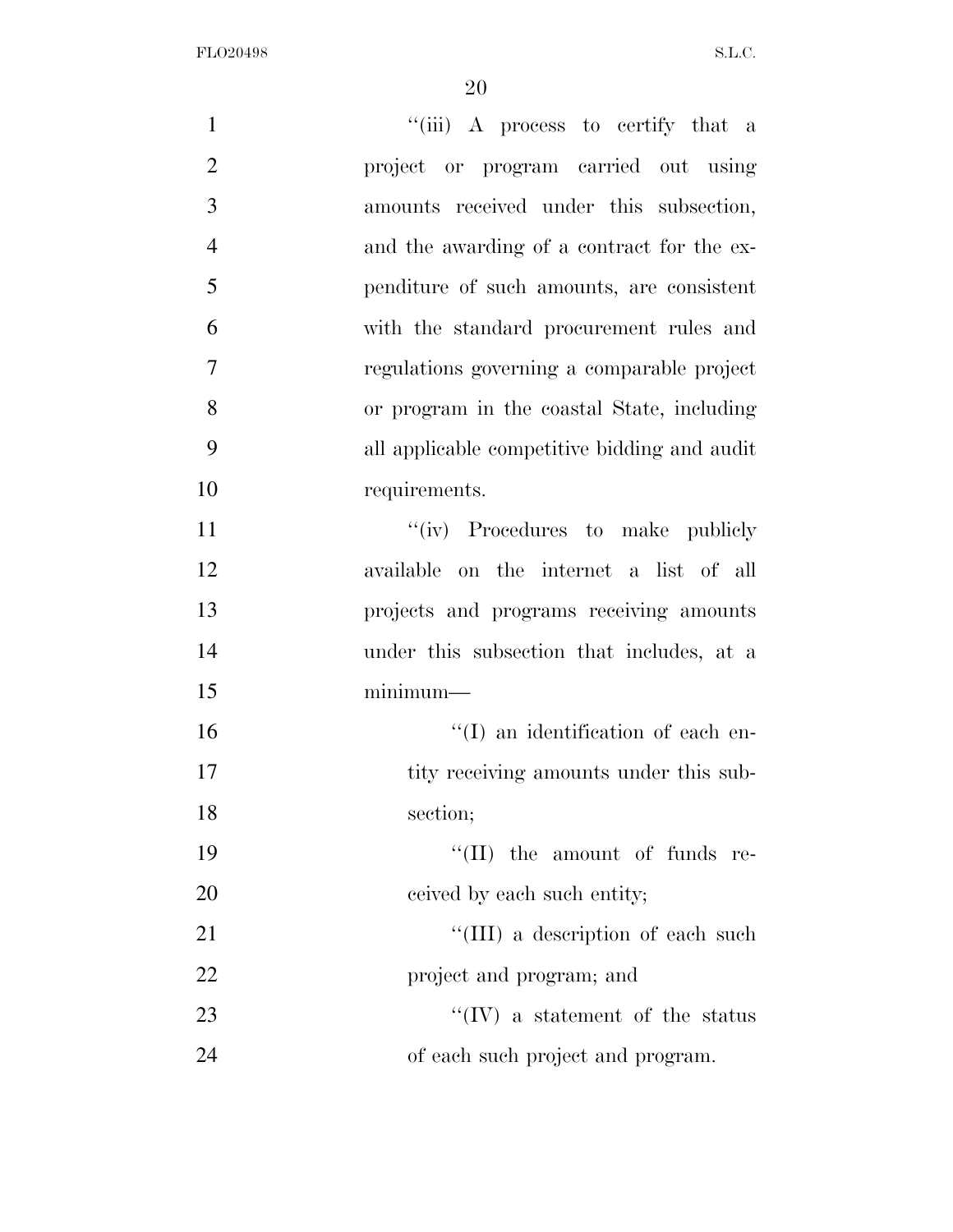| $\mathbf{1}$   | "(B) UPDATES.—As a condition of receiv-               |
|----------------|-------------------------------------------------------|
| $\overline{2}$ | ing a grant under this subsection, a coastal          |
| 3              | State shall submit to the Administrator, not          |
| $\overline{4}$ | less frequently than once every 5 years, an up-       |
| 5              | date to the plan submitted by the coastal State       |
| 6              | under subparagraph $(A)$ for the 5-year period        |
| $\overline{7}$ | immediately following the most recent submittal       |
| 8              | under this paragraph.                                 |
| 9              | "(C) INAUGURAL YEAR.—In the first year                |
| 10             | after the date of the enactment of the Great          |
| 11             | American Outdoors Act in which the Adminis-           |
| 12             | trator awards grants under this subsection—           |
| 13             | "(i) a plan approved under this para-                 |
| 14             | graph shall not be required; and                      |
| 15             | "(ii) a coastal State may use amounts                 |
| 16             | received under this subsection to develop a           |
| 17             | plan under this paragraph to receive fund-            |
| 18             | ing in future years.                                  |
| 19             | "(4) OPPORTUNITY FOR PUBLIC COMMENT.—In               |
| 20             | determining whether to approve a plan or an update    |
| 21             | to a plan under paragraph $(3)$ , the Administrator   |
| 22             | shall provide the opportunity for, and take into con- |
| 23             | sideration, public input and comment on the plan.     |
| 24             | "(5) NONPARTICIPATION BY A STATE.—In any              |
| 25             | year, if a coastal State does not submit a plan as    |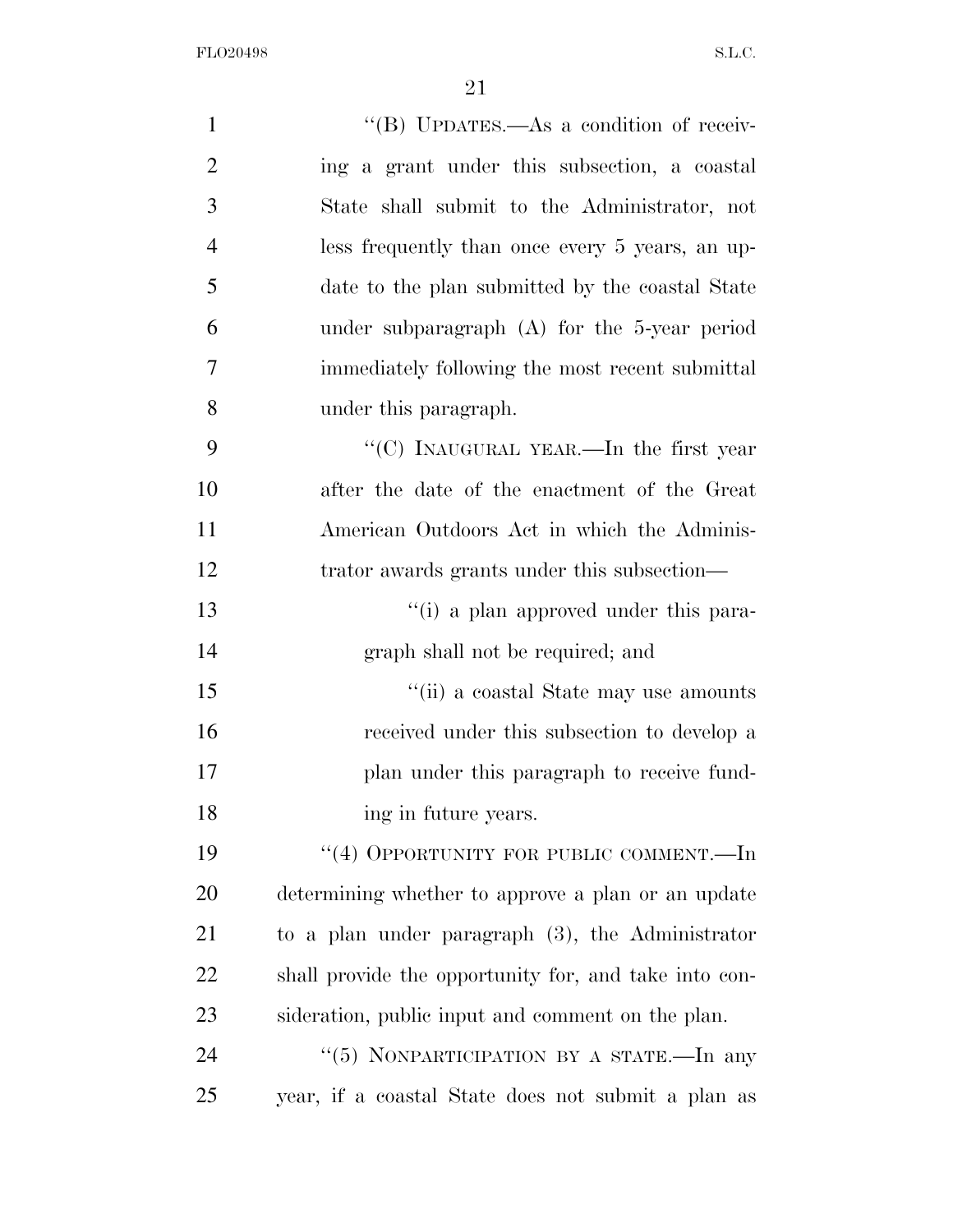| $\mathbf{1}$   | required by paragraph (3) or declines amounts dis-    |
|----------------|-------------------------------------------------------|
| $\overline{2}$ | tributed under this subsection, the amounts that      |
| 3              | would have been allocated to the coastal State shall  |
| $\overline{4}$ | be redistributed equally among the remaining coastal  |
| 5              | States."; and                                         |
| 6              | $(3)$ in subsection $(e)$ —                           |
| 7              | (A) in paragraph $(2)(B)$ —                           |
| 8              | (i) in clause (ii), by striking "; and"               |
| 9              | and inserting a semicolon;                            |
| 10             | (ii) by redesignating clause (iii) as                 |
| 11             | clause (iv); and                                      |
| 12             | (iii) by inserting after clause (ii) the              |
| 13             | following:                                            |
| 14             | "(iii) nongovernmental organizations;                 |
| 15             | and"; and                                             |
| 16             | (B) by adding at the end the following:               |
| 17             | "(3) MATCHING REQUIREMENT. As a condi-                |
| 18             | tion of receiving a grant under this subsection, the  |
| 19             | entity seeking to receive the grant shall demonstrate |
| 20             | that funds are available from non-Federal sources to  |
| 21             | match the amount of the grant.                        |
| 22             | EXCLUSION OF FUNDS FROM<br>(4)<br>LIMITA-             |
| 23             | TION.—The amount of a grant awarded under this        |
| 24             | subsection shall not count toward the limitation      |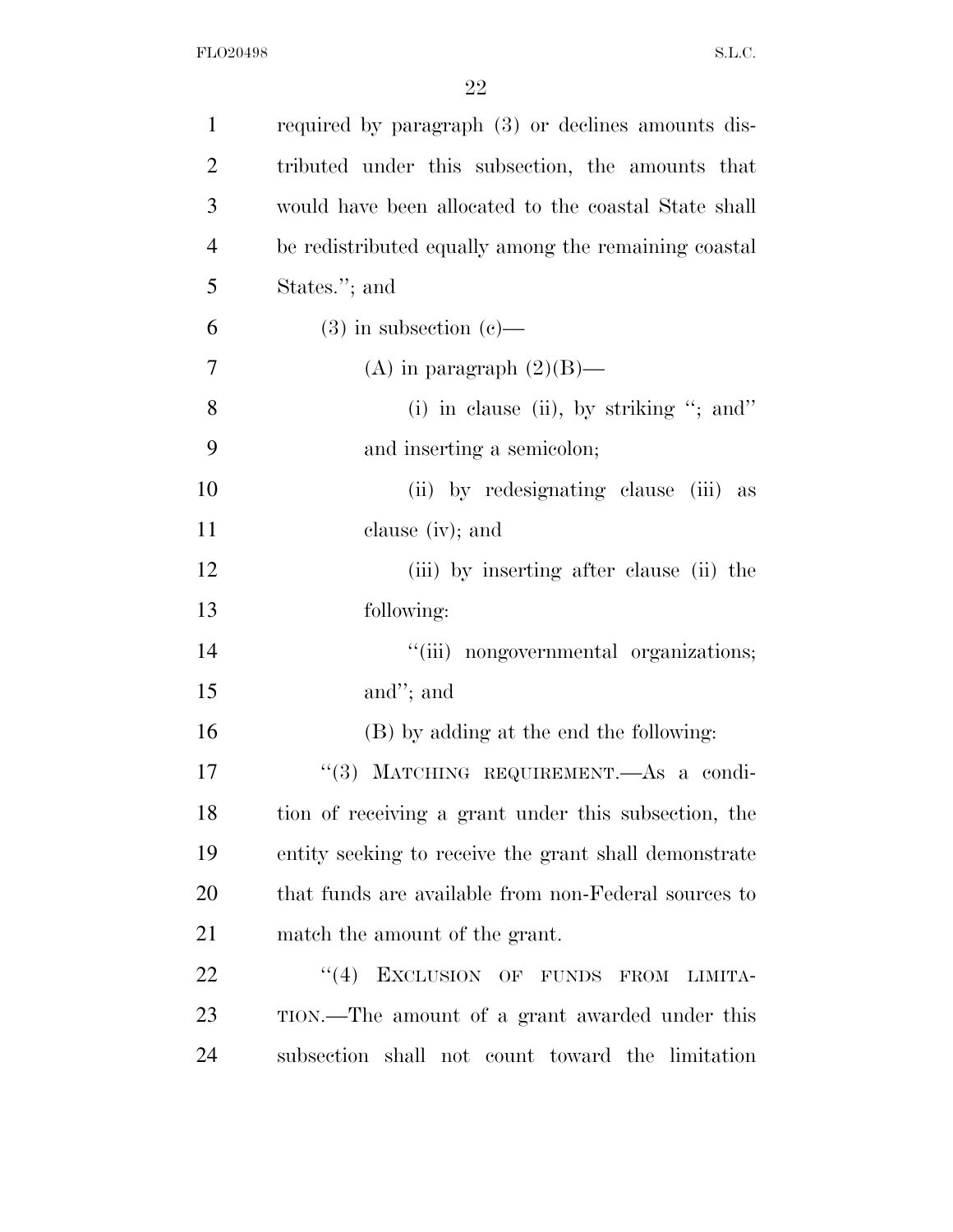1 under subsection  $(b)(2)$  on funding to coastal States through grants awarded under subsection (b).''.

 (e) ANNUAL REPORT ON OPERATION OF THE NA- TIONAL OCEANS AND COASTAL SECURITY FUND.—Sec- tion 907(a) of the National Oceans and Coastal Security Act (16 U.S.C. 7506(a)) is amended by striking ''Subject to'' and all that follows through ''the Foundation'' and inserting the following: ''Not later than 60 days after the end of each fiscal year, the Administrator and the Founda-tion''.

 (f) REPEAL OF AUTHORIZATION OF APPROPRIATIONS FOR FISCAL YEARS 2017, 2018, AND 2019.—Section 908 of the National Oceans and Coastal Security Act (16 U.S.C. 7507) is repealed.

 (g) EXTENSION OF CONSTITUTION, LAWS, AND JU- RISDICTION OF THE UNITED STATES TO ENERGY FACILI-17 TIES AND DEVICES ON THE OUTER CONTINENTAL SHELF.—Section 4(a)(1) of the Outer Continental Shelf Lands Act (43 U.S.C. 1333(a)(1)) is amended—

 (1) by inserting ''or producing or supporting 21 the production of energy from sources other than oil and gas'' before '', or any such installation'';

 (2) by inserting ''or transmitting energy'' after ''transporting such resources''; and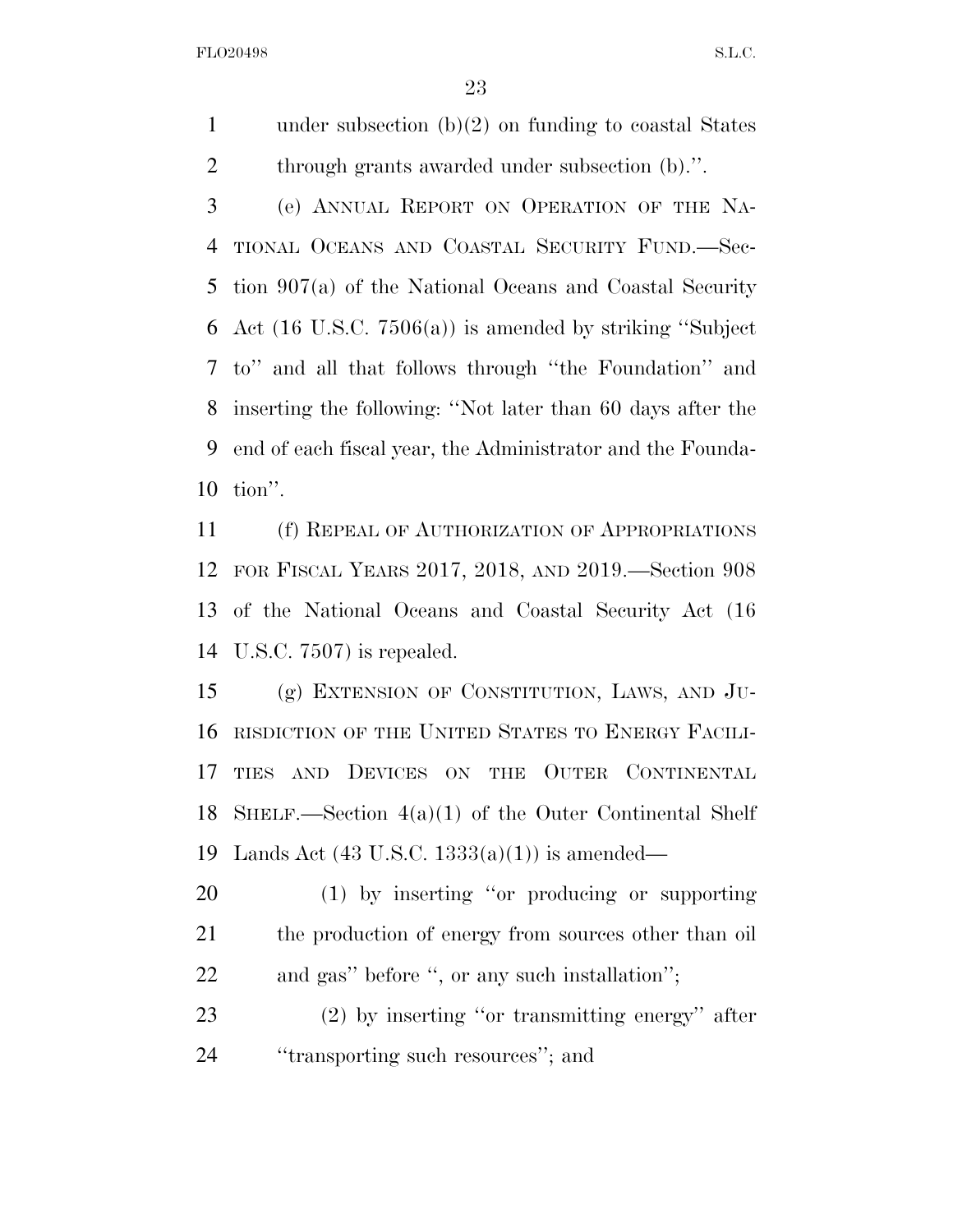| $\mathbf{1}$   | $(3)$ in the proviso, by inserting "and other en-       |
|----------------|---------------------------------------------------------|
| $\overline{2}$ | ergy" after "That mineral".                             |
| 3              | (h) PARITY IN OFFSHORE WIND REVENUE SHAR-               |
| $\overline{4}$ | $ING.$ Section $8(p)(2)$ of the Outer Continental Shelf |
| 5              | Lands Act $(43 \text{ U.S.C. } 1337(p)(2))$ is amended— |
| 6              | $(1)$ in subparagraph $(A)$ , by striking " $(A)$ The   |
| 7              | Secretary" and inserting the following:                 |
| 8              | "(A) IN GENERAL.—Subject to subpara-                    |
| 9              | graphs $(B)$ and $(C)$ , the Secretary'';               |
| 10             | $(2)$ in subparagraph $(B)$ , by striking " $(B)$ The   |
| 11             | Secretary" and inserting the following:                 |
| 12             | "(B) DISPOSITION OF REVENUES<br>FOR                     |
| 13             | PROJECTS LOCATED WITHIN 3 NAUTICAL MILES                |
| 14             | SEAWARD OF STATE SUBMERGED LAND.—The                    |
| 15             | Secretary"; and                                         |
| 16             | (3) by adding at the end the following:                 |
| 17             | "(C) DISPOSITION OF REVENUES FOR OFF-                   |
| 18             | SHORE WIND PROJECTS IN CERTAIN AREAS.-                  |
| 19             | "(i) DEFINITIONS.—In this subpara-                      |
| 20             | graph:                                                  |
| 21             | "(I) COVERED OFFSHORE WIND                              |
| 22             | PROJECT.—The term 'covered off-                         |
| 23             | shore wind project' means a wind-                       |
| 24             | powered electric generation project in                  |
| 25             | a wind energy area on the outer Con-                    |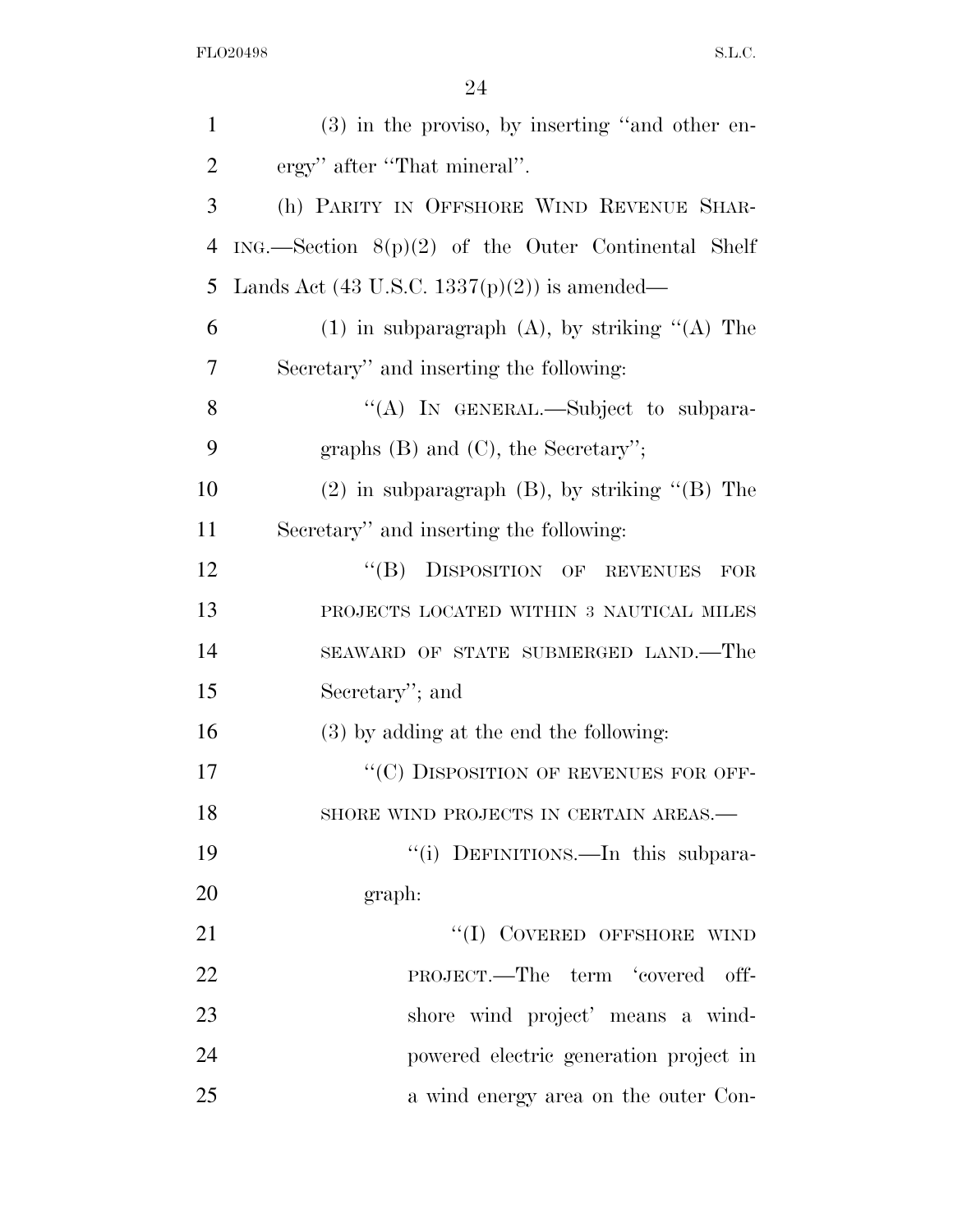| $\mathbf{1}$   | tinental Shelf that is not wholly or     |
|----------------|------------------------------------------|
| $\overline{2}$ | partially located within an area sub-    |
| 3              | ject to subparagraph (B).                |
| $\overline{4}$ | ``(II)<br>ELIGIBLE STATE.—The            |
| 5              | term 'eligible State' means a State a    |
| 6              | point on the coastline of which is lo-   |
| 7              | cated within 75 miles of the geo-        |
| 8              | graphic center of the covered offshore   |
| 9              | wind project.                            |
| 10             | "(ii) REQUIREMENT.—                      |
| 11             | "(I) IN GENERAL.—Of the oper-            |
| 12             | ating fees, rentals, bonuses, royalties, |
| 13             | and other payments that are paid to      |
| 14             | the Secretary under subparagraph $(A)$   |
| 15             | from covered offshore wind projects—     |
| 16             | "(aa) $50$ percent shall be de-          |
| 17             | posited in the Treasury and cred-        |
| 18             | ited to miscellaneous receipts;          |
| 19             | "(bb) $12.5$ percent shall be            |
| 20             | deposited in the National Oceans         |
| 21             | and Coastal Security Fund estab-         |
| 22             | lished under section $904(a)$ of         |
| 23             | the National Oceans and Coastal          |
| 24             | Security Act (16 U.S.C.                  |
| 25             | $7503(a)$ ; and                          |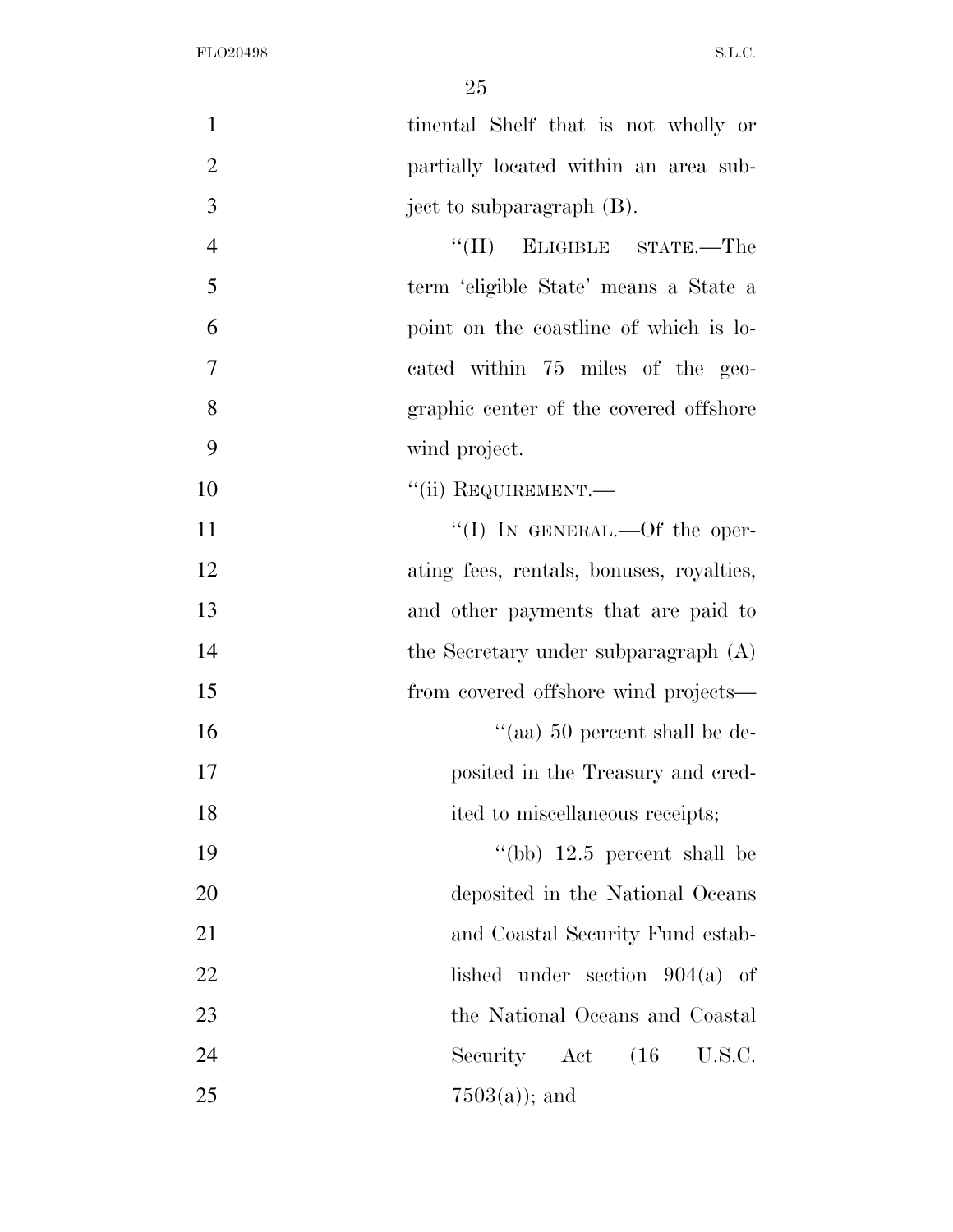| "(cc) $37.5$ percent shall be<br>$\mathbf{1}$     |
|---------------------------------------------------|
| $\mathbf{2}$<br>deposited in a special account in |
| $\overline{3}$<br>the Treasury, from which the    |
| $\overline{4}$<br>Secretary, subject to subclause |
| 5<br>(II), shall disburse to each eligi-          |
| 6<br>ble State an amount (based on a              |
| $\tau$<br>formula established by the Sec-         |
| 8<br>retary of the Interior by rule-              |
| 9<br>making not later than 180 days               |
| 10<br>after the date of enactment of              |
| 11<br>the Great American Outdoors                 |
| 12<br>Act) that is inversely propor-              |
| 13<br>tional to the respective distances          |
| 14<br>between—                                    |
| 15<br>"(AA) the point on the                      |
| 16<br>coastline of each eligible                  |
| 17<br>State that is closest to the                |
| 18<br>geographic center of the ap-                |
| 19<br>plicable leased tract; and                  |
| "(BB) the geographic<br>20                        |
| 21<br>center of the leased tract.                 |
| MINIMUM ALLOCATION.-<br>22<br>``(II)              |
| 23<br>The amount allocated to an eligible         |
| 24<br>State each fiscal year under item (cc)      |
| 25<br>of subclause (I) shall be at least 10       |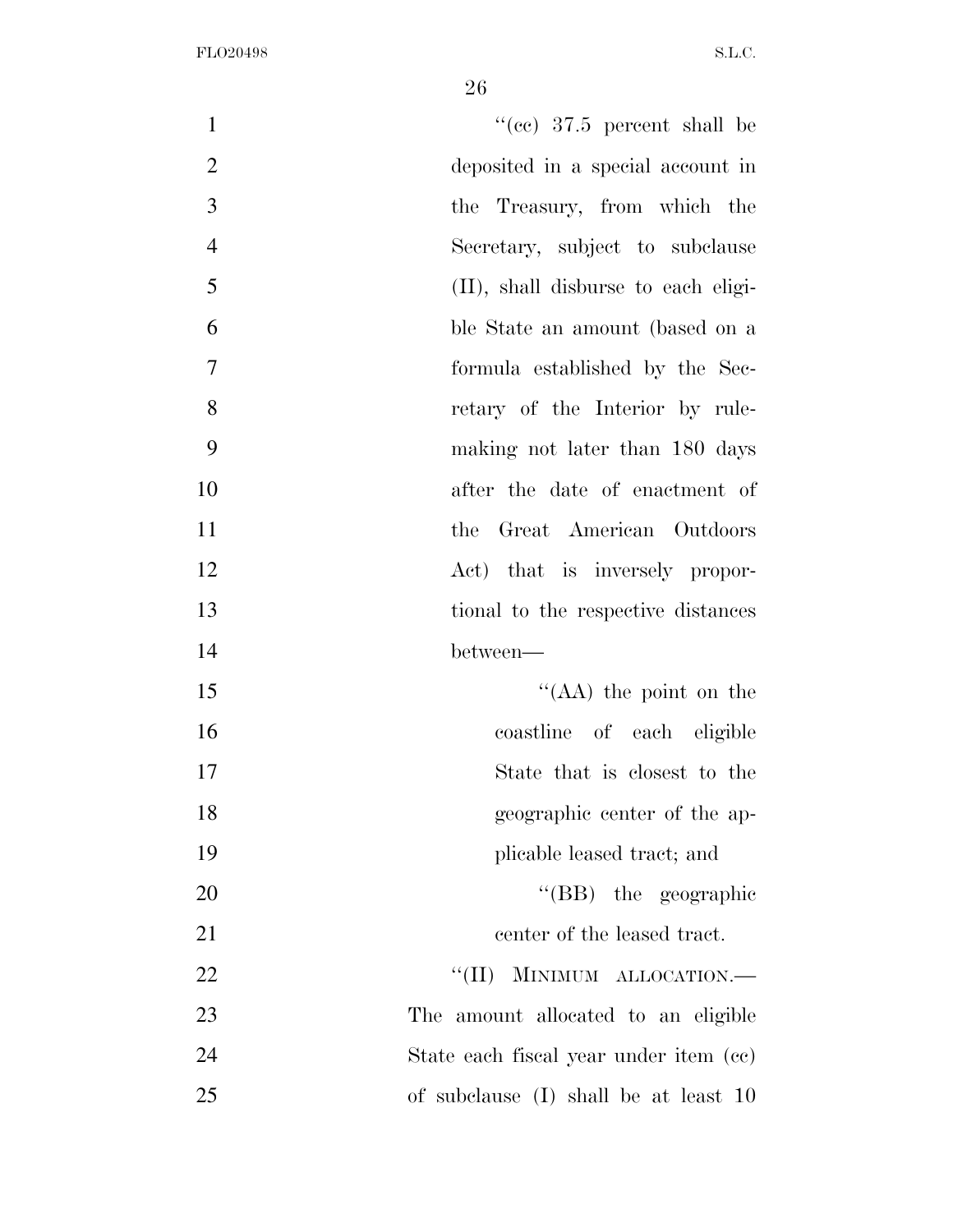| $\mathbf{1}$   | percent of the amounts available                  |
|----------------|---------------------------------------------------|
| $\overline{2}$ | under that item.                                  |
| 3              | "(iii) TIMING.—The amounts required               |
| $\overline{4}$ | to be deposited under item (cc) of clause         |
| 5              | $(ii)(I)$ for the applicable fiscal year shall be |
| 6              | made available in accordance with that            |
| 7              | item during the fiscal year immediately fol-      |
| 8              | lowing the applicable fiscal year.                |
| 9              | "(iv) AUTHORIZED USES.—                           |
| 10             | "(I) IN GENERAL.—Subject to                       |
| 11             | subclause (II), each State shall use all          |
| 12             | received under<br>amounts<br>clause               |
| 13             | $(ii)(I)(ce)$ in accordance with all appli-       |
| 14             | cable Federal and State laws, only for            |
| 15             | 1 or more of the following purposes:              |
| 16             | "(aa) Projects and activities                     |
| 17             | for the purposes of coastal pro-                  |
| 18             | tection, including conservation,                  |
| 19             | restoration, hurricane<br>coastal                 |
| 20             | protection, and infrastructure di-                |
| 21             | rectly affected by coastal wetland                |
| 22             | losses.                                           |
| 23             | "(bb) Mitigation of damage                        |
| 24             | to fish, wildlife, or natural re-                 |
| 25             | sources.                                          |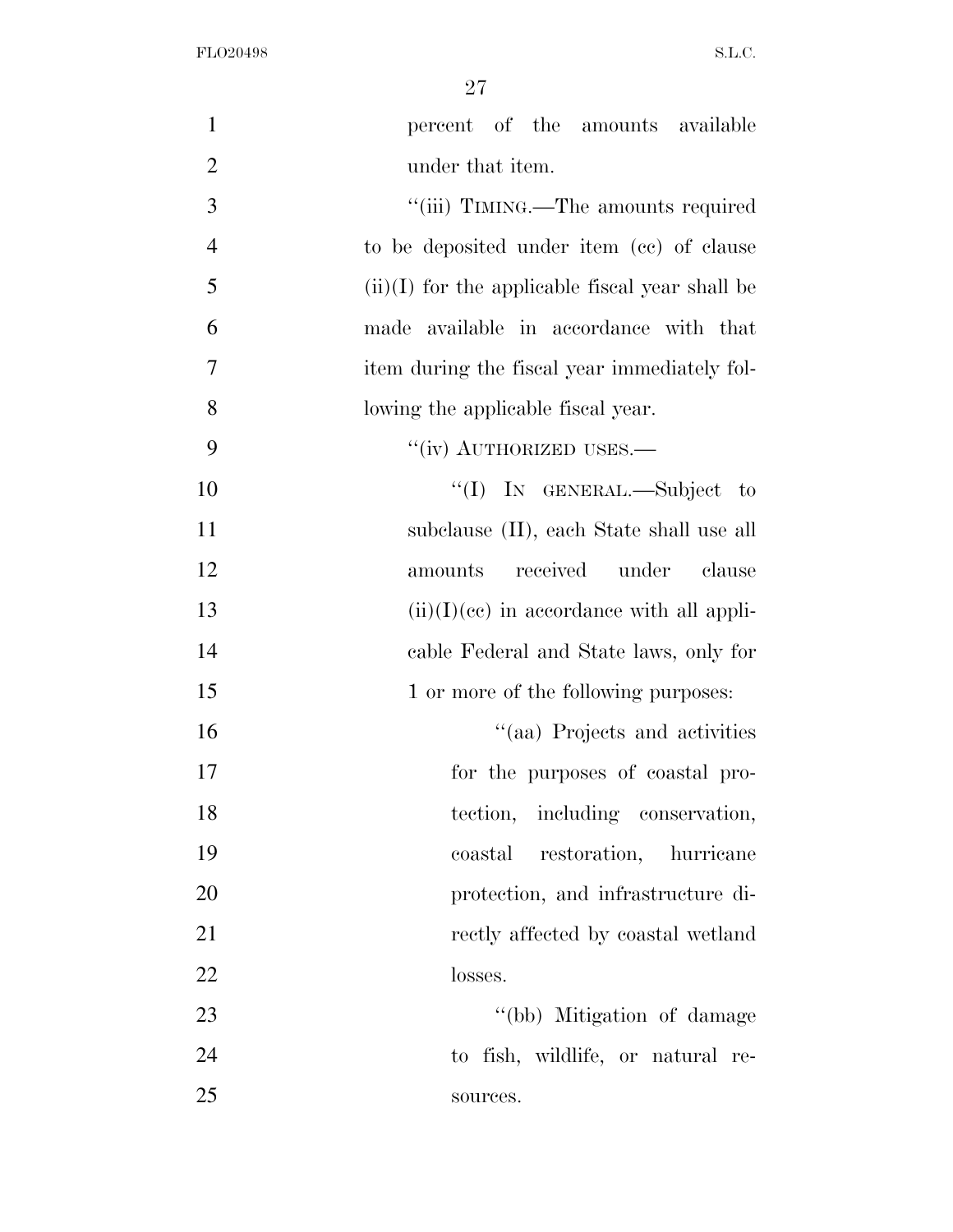| $\mathbf{1}$   | "(cc) Implementation of a                   |
|----------------|---------------------------------------------|
| $\overline{2}$ | federally approved marine, coast-           |
| 3              | al, or comprehensive conservation           |
| $\overline{4}$ | management plan.                            |
| 5              | "(dd) Mitigation of the im-                 |
| 6              | pact of outer Continental Shelf             |
| $\overline{7}$ | activities through the funding of           |
| 8              | onshore infrastructure projects.            |
| 9              | "(ee) Planning assistance                   |
| 10             | and the administrative costs of             |
| 11             | complying with this section.                |
| 12             | "(II) LIMITATION.—Of<br>the                 |
| 13             | amounts received by a State under           |
| 14             | clause $(ii)(I)(ce)$ , not more than 3 per- |
| 15             | cent shall be used for the purposes de-     |
| 16             | scribed in subclause $(I)(ee)$ .            |
| 17             | "(v) ADMINISTRATION.—Subject to             |
| 18             | clause $(vi)(III)$ , amounts made available |
| 19             | under clause $(ii)(I)$ shall—               |
| 20             | "(I) be made available, without             |
| 21             | further appropriation, in accordance        |
| 22             | with this paragraph;                        |
| 23             | "(II) remain available until ex-            |
| 24             | pended; and                                 |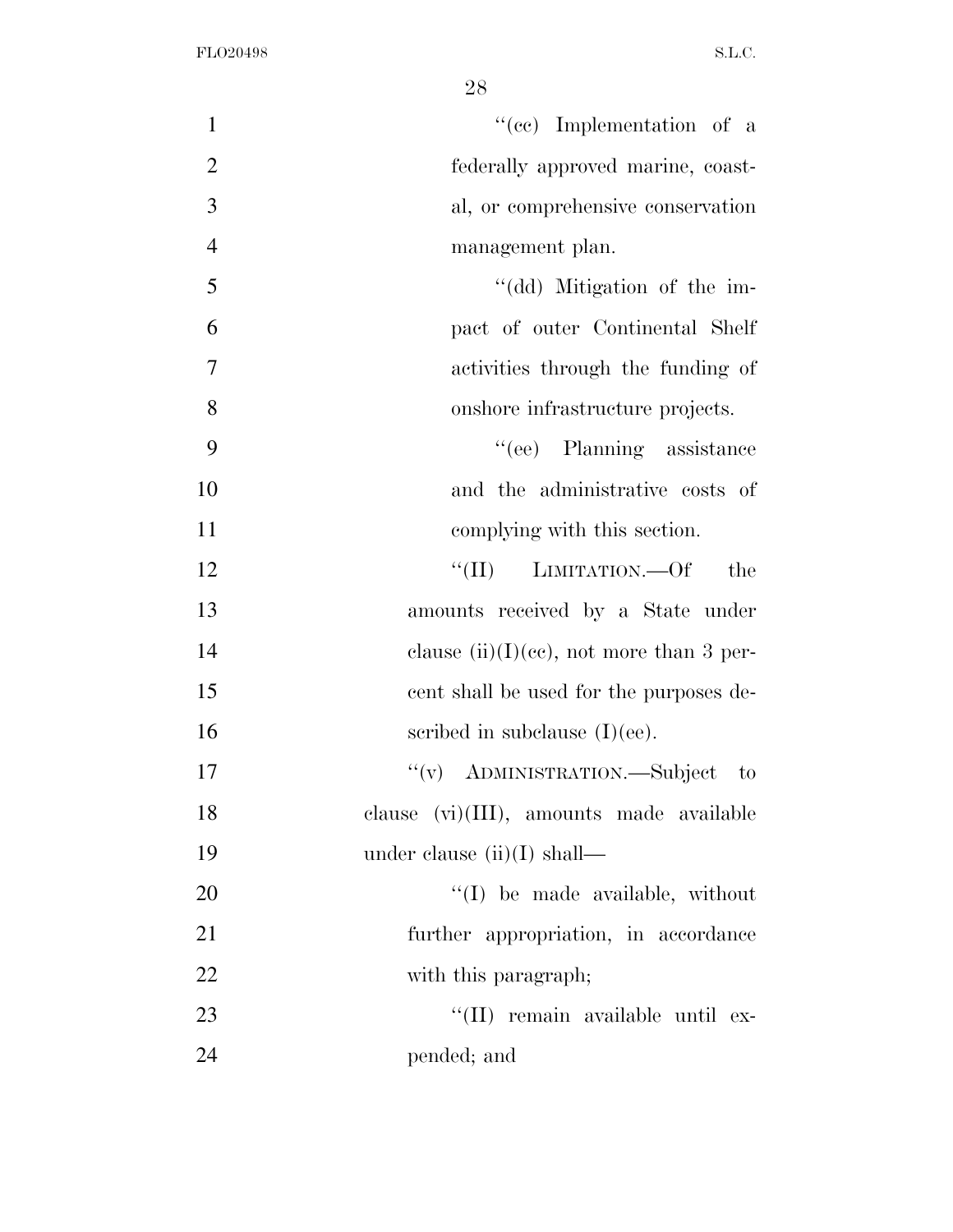| 1              | "(III) be in addition to any                 |
|----------------|----------------------------------------------|
| $\overline{2}$ | amount appropriated under any other          |
| 3              | Act.                                         |
| $\overline{4}$ | "(vi) REPORTING REQUIREMENT.-                |
| 5              | "(I) IN GENERAL.—Not later                   |
| 6              | than 180 days after the end of each          |
| 7              | fiscal year, the Governor of each eligi-     |
| 8              | ble State that receives amounts under        |
| 9              | clause $(ii)(I)(ce)$ for the applicable fis- |
| 10             | cal year shall submit to the Secretary       |
| 11             | a report that describes the use of the       |
| 12             | amounts by the eligible State during         |
| 13             | the period covered by the report.            |
| 14             | "(II) PUBLIC AVAILABILITY.— $On$             |
| 15             | receipt of a report under subclause          |
| 16             | (I), the Secretary shall make the re-        |
| 17             | port available to the public on the          |
| 18             | website of the Department of the In-         |
| 19             | terior.                                      |
| 20             | "(III) LIMITATION.—If the Gov-               |
| 21             | ernor of an eligible State that receives     |
| <u>22</u>      | amounts under clause $(ii)(I)(ce)$ for       |
| 23             | the applicable fiscal year fails to sub-     |
| 24             | mit the report required under sub-           |
| 25             | clause (I) by the deadline specified in      |